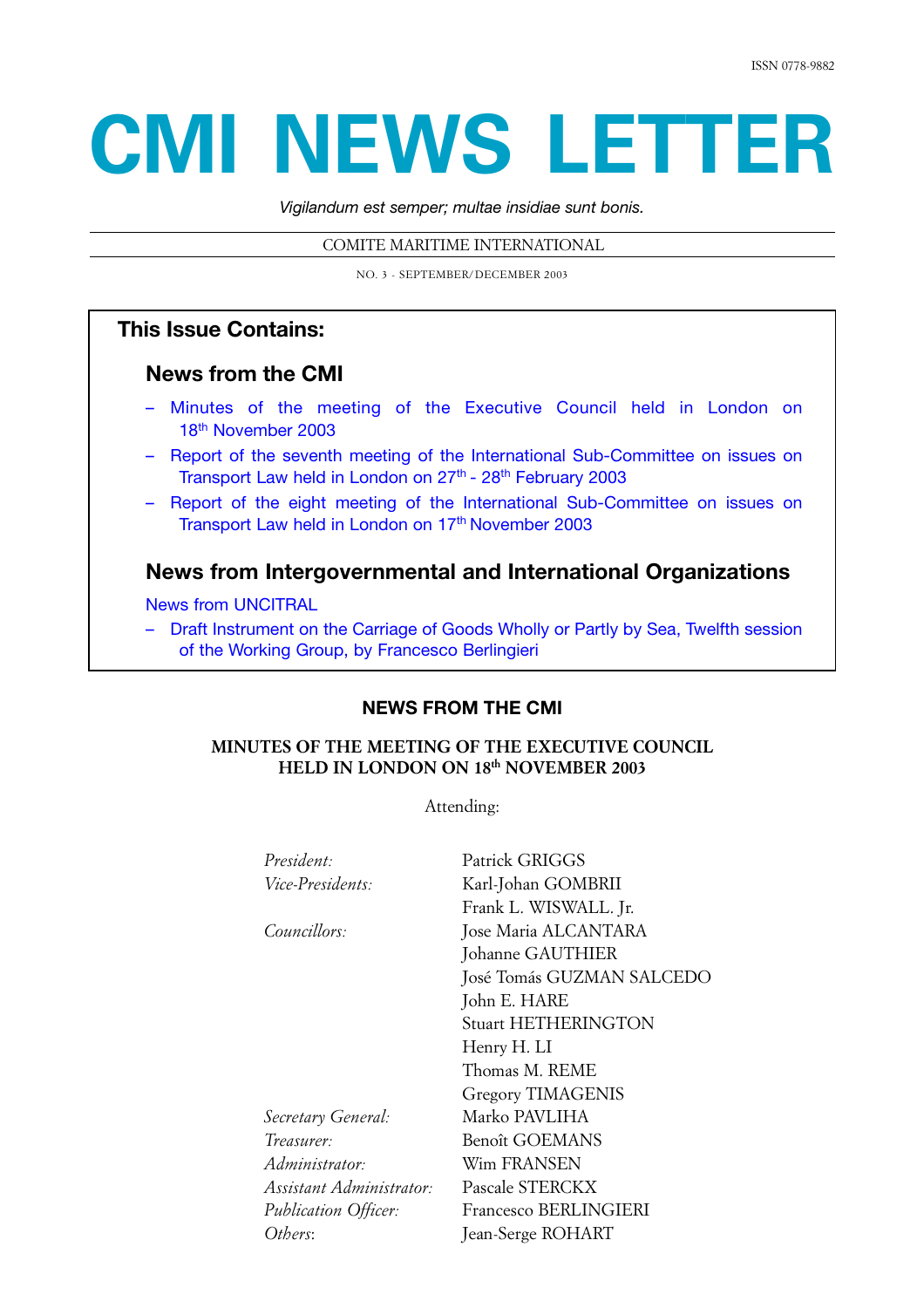Patrick Griggs opened the Meeting by welcoming the attendants. He proposed to conclude the meeting by no later than 4:15 p.m. in order to prepare for the annual BMLA Dinner.

## **1. Apologies for absence**

*(a)* Patrick Griggs informed the members of the Executive Council that Allan Philip could not come to the meeting because of his involvement in arbitration.

*(b) Approval of the Minutes of the Executive Council Meetings held in Bordeaux on June 10 and 13, 2003*

The Minutes of the Executive Council Meetings in Bordeaux on June 10 and 13, 2003 were approved.

*(c) Matters arising. Action list "Things to do" prepared following June 10 and 13, 2003 meetings in Bordeaux*

Patrick Griggs went through the list "Things to do". Most of the items were part of the Agenda and would be considered there.

## **2. Finances**

## *(a) Report from Treasurer*

Benoît Goemans reported on financial statements and budgets of CMI for the period of 1 January 2003–30 September 2003. These figures were not audited yet. The period 1 January 2003–31 December 2003 will be audited. All figures are in euro.

## *Income*

Total income out of subscriptions amounted to 271,687. This amount shows the subscription invoiced, not the subscription actually cashed. For the next quarter there will be no significant invoicing of subscriptions.

Taking into account an increase of the provision for unpaid subscription, in the amount of 15,000 (subject to verification at year end), the total revenue, including the proceeds of the sale of publications, the recovery of mailing costs, etc. amounts to 266,170.

The item conference profit will be dealt with later in the meeting.

## *Expenses*

The expenses amounted to 119,181. The 2003 budget provided for expenses in the amount of 262,475. These two figures cannot really be compared since the first covers 9 months and the 2003 budget one year. Nonetheless, it is obvious a reduction of charges was achieved in travel expenses, thanks to a general drop of air fare prices and to a variety of petty savings.

## *Result*

Therefore, the surplus for the period is 146,989. This surplus will drop substantially by year end since for the last quarter of 2003 there will be no significant revenues, while the expenses will carry on. Also, at year end, Benoît Goemans advised to be in a better position to estimate more precisely the provision for unpaid subscription. Nonetheless, Benoît Goemans anticipated that there will be a surplus and that such surplus is likely to be in excess of the surplus budgeted, i.e. 8,357. If that comes true, he suggested that it would be the recommendation to the General Assembly in Vancouver (June 2004) not to adapt the amount of the subscriptions to currency erosion. Or, to put it otherwise, the subscription amount would be maintained in nominal terms, which means a reduction in real terms.

## *Assets and liabilities*

According to the practice no writing off was done at the occasion of this intermediary financial reporting, and therefore, a separate full reporting on the assets and liabilities makes no sense at this stage. This reporting is reserved for the General Assembly meeting in Vancouver (June 2004). This being said, the main asset being liquidities on current and deposit accounts with banks, Benoît Goemans reported on the amount so available, i.e. 223,465.55. He periodically draws up a liquidity plan. The 30 September 2003 plan shows funds are available to sustain anticipated expenditures up to 31 August 2004 if no fresh cash is generated. The next significant fresh cash will be caused by the next subscription invoices to be sent out in spring 2004. Bearing these elements in mind, the position is safe without there being excessive reserves.

## *(b) Unpaid Contributions*

Karl-Johan Gombrii and Benoît Goemans reported on the list of unpaid subscriptions for 2002 and previous years. It was suggested that 30 countries on the list owing 189.150,97 euro were to be warned by two possible sanctions: 1) appearing publicly on the "black" list", 2) being expelled from CMI.

Patrick Griggs met Professor Adamazir from Poland attending the IMO legal Committee who was apparently also a member of the MLA of Poland and could assist in solving the financial problem regarding his Association.

Stuart Hetherington referred to the agreement in Bordeaux that all members of the Executive Council would receive a document showing the amount of subscription of each NMLA. Pascale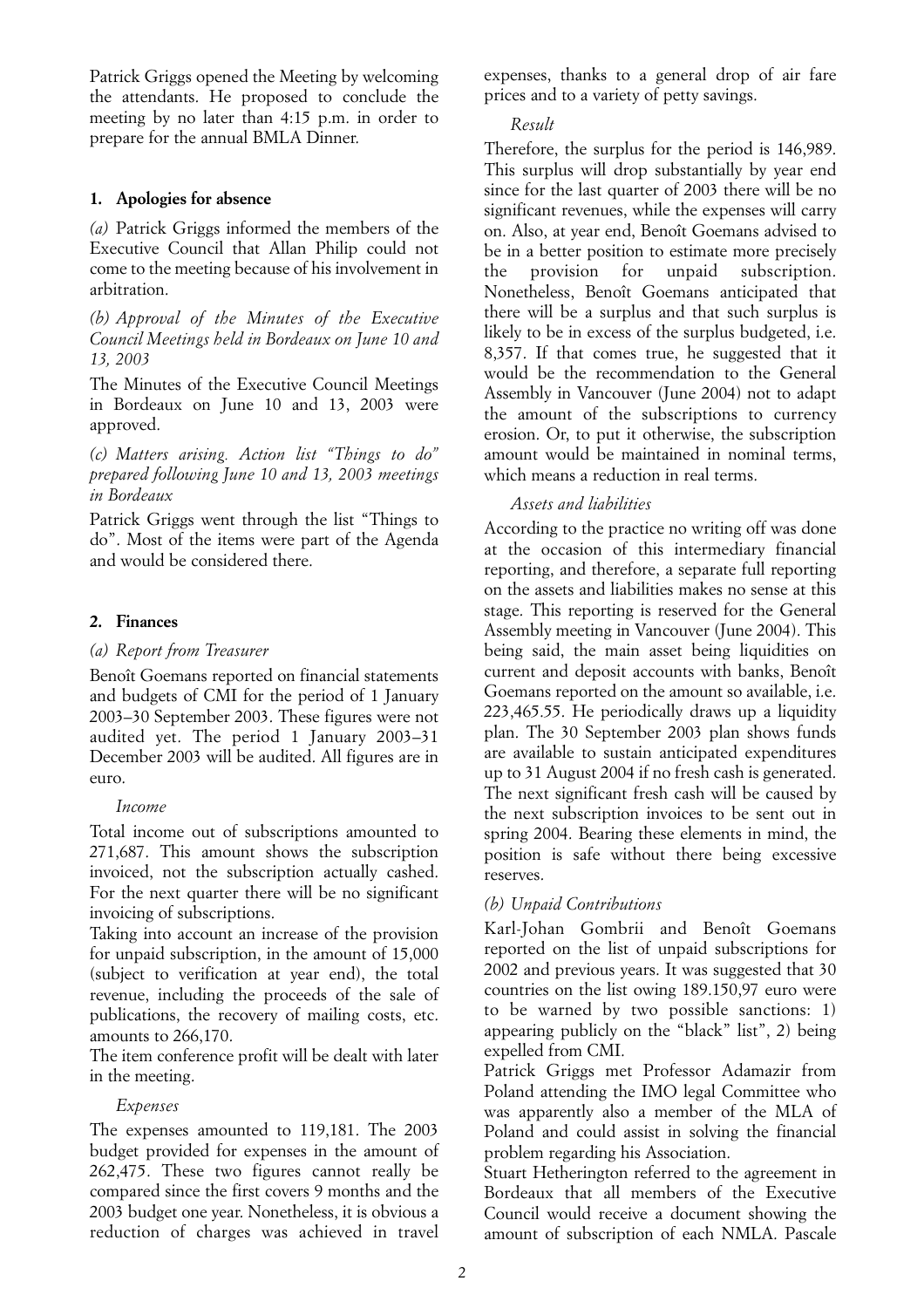Sterckx confirmed that the document had been distributed in Bordeaux but she would send another copy.

There were various suggestions and ideas how to solve the never-ending problem of unpaid contributions, e.g. payment in instalments (Gregory Timagenis), termination of Titulary Membership of a member whose MLA was expelled (Francesco Berlingieri), etc. It has been agreed that all correspondence regarding the unpaid subscriptions should be copied to the councillor who is responsible for a particular country (region).

Frank Wiswall informed the members of the Executive Council that he had met a person willing to found a new MLA of Morocco.

## *(c) Expenses of offices of Treasurer and Secretary General*

Patrick Griggs recalled that the former Secretary General had a budget for office expenses in the amount of 13.000 euro per annum. Further to his suggestion it was agreed that approximately the same sum would be split between Treasurer and new Secretary General, each receiving 7.500 euro in two instalments (3.750 euro in November and the same amount in May).

*(d) Bordeaux Colloquium - financial results*

Jean-Serge Rohart reported that unfortunately there was still no certainty about the final financial result and profit of the Bordeaux Colloquium, although the organisers had been contacted many times. He apologised for organisational problems in Bordeaux, but he was assured by all members of the Executive Council that the event was a great success, especially insofar as the working program was concerned. It was noted that the net surplus amounted to 4.800 euro but it would probably decrease.

## **3. New Constitution and legal status of CMI**

Benoît Goemans reported the civil servants in charge of this file, finally approved the request for personification. A draft Royal Decree was forwarded to the minister. He was told by the civil servants that the Minister and the King were anticipated to sign the Royal decree within a few weeks.

Benoît Goemans further reported that the Belgian Act of 25 October 1919 on International Associations with as philanthropic, religious, scientific, artistic, or pedagogic goal has been replaced by articles 46 to 58 of the Act of 2 May 2002. This does not affect the further progress of the personification of the CMI, but may compel the CMI to amend certain provisions. Benoît

Goemans suggested that the Constitution Subcommittee be called in due time to look into this issue.

## **4. Next meeting of the Executive Council**

Next meeting of the Executive Council will coincide with the 38th CMI International Conference and will be held in Vancouver on Sunday, May 30, 2004 starting at 12:00 and ending at 4:00 p.m. There will be also a short meeting after the CMI Assembly on Friday, June 4, 2004, starting around 5:30 p.m. and concluding at 6:30 p.m.

## **5. Assembly 2004**

Next meeting of the CMI assembly will be in Vancouver on Friday, June 4, 2004 at 2:00 p.m. (after lunch).

## **6. Nominating Committee: seeking nominations from NMLAs**

Patrick Griggs stated that the terms of Stuart Hetherington and Gregory Timagenis would expire in May 2004, but they would be both eligible for a second 4-year term. They will receive an official letter in this respect.

According to Article 15 of the CMI Constitution, the chairman of the Nominating Committee shall forward its nominations to the administrator in ample time for distribution not less than 120 days before the annual meeting of the Assembly meeting at which nominees are to be elected.

Patrick Griggs also mentioned that it was decided during the recent meeting with Marko Pavliha in London, which files would be transferred to the latter in a due course.

Finally, he raised the possibility that professor Lebedev from Russia would become a member of the Executive Council at some future date. It was suggested that non-payment of dues by the Russian Federation could be an obstacle.

## **7. Conference Programmes:**

## *(a) 38th International Conference – Vancouver May/June 2004*

Patrick Griggs reported on the proposed programme of the Conference which was very professionally prepared. The main topic will be transport law (the CMI/UNCITRAL Draft Instrument), general average (revision of the York-Antwerp Rules 1994), places of refuge for ships in distress, criminal acts on the high sea and marine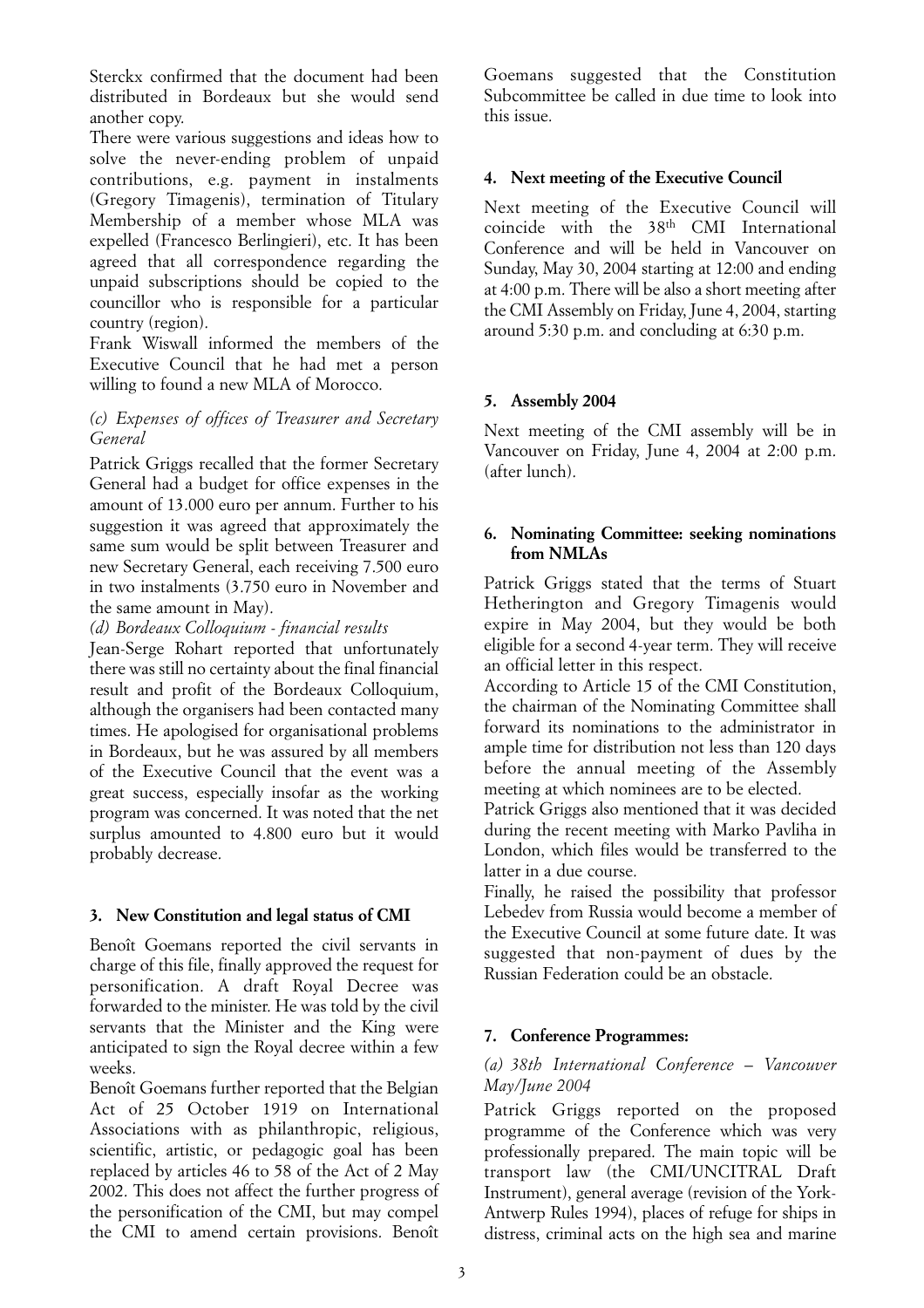insurance. With respect to one of the key initially proposed topics, i.e. pollution of the marine environment (proposed revision to CLC and Fund Conventions), Patrick Griggs made reference to the e-mail of November 13, 2003 sent from Colin de la Rue to CMI International Working Group to review the CLC and Fund Conventions. It follows from this letter that it will not be clear before next February (the next meeting of the IOPC Third Intersessional Working Group – WGR.3) whether a revision of the Conventions is to take place so it remains uncertain for the time being to what extent the topic will be dealt with at the Vancouver Conference.

It has been agreed that the CMI IWG should continue with its work and Jean-Serge Rohart should talk to Colin de la Rue in this regard.

Furthermore, a draft program of the conference was discussed and agreed in its final form (see *Appendix A*).

## *(b) Possible Colloquium in South Africa*

John Hare put forward the official invitation from the MLA of South Africa to host the next Colloquium in February 2006.

The invitation was accepted by the Executive Council but it was too early to discuss appropriate topics.

## *(c) Possible Conference in Greece*

CMI has received an official invitation dated November 6, 2003 from Professor Anthony Antapassis, President of the Hellenic MLA, to host the 39th International Conference in Greece. The invitation was accepted by the Executive Council, suggesting that the Conference should take place in September 2007.

## **8. CMI Charitable Trust**

Patrick Griggs informed the members of the Executive Council that after 2006 the annual income of Charitable Trust will have to be spent each year.

## **9. Publications**

## *(a) Yearbooks, Newsletters and Website*

Francesco Berlingieri reported that the majority of MLAs were in favour of Alternative III, i.e. the electronic format of the CMI Yearbook. It has been agreed that for the period preceding the Vancouver Conference, the whole Yearbook will be in the PDF format and 750 copies of Part II will be available in printed form to be distributed to 70 NMLAs and personally to the participants in Vancouver. It is necessary to explore the costs of

CD ROM. The situation will be reviewed thereafter.

The papers of the Bordeaux Colloquium will be available at the CMI Website shortly.

## *(b) CMI archives*

Frank Wiswall reported on a contract for publishing a new edition of the Handbook on Maritime Conventions, which was negotiated with LexisNexis on very favourable terms for CMI. The contract was executed by President Patrick Griggs.

Francesco Berlingieri has kindly offered to provide photocopies of his own publications which are not available in the CMI archives. Frank Wiswall suggested that it would be perhaps convenient, as well as cheap to engage one of the universities to scan the publications.

## **10. Work in progress**

## *(a) Transport Law: CMI/UNCITRAL Draft Instrument*

At the beginning Patrick Griggs expressed his satisfaction that Alexander von Ziegler would continue to represent CMI at UNCITRAL with respect to the above Instrument.

Francesco Berlingieri and Karl-Johan Gombrii informed the members of the Executive Council about the meeting of the CMI International Sub-Committee on Transport Law under the chairmanship of Stuart Beare (U.K.), which was held at 10:00 a.m. on Monday, November 17, 2003 at the offices of Clyde & Co. in London. The meeting was attended by some 25 participants from almost as many NMLAs.

The work was based on the revised Draft Instrument contained in Working Paper No. 32 prepared for the Vienna Meeting in October 2003. The tone of deliberations in Vienna was positive and fruitful. Although not many firm conclusions were reached, the meeting in Vienna nevertheless gave basis for a certain optimism regarding the further development of the Instrument. After some hesitation during previous sessions, the notion of a new door-to-door, "maritime plus" instrument seems now to have been accepted by the participants of the UNCITRAL Working Group in a very constructive manner.

The following core issues were discussed in London:

- (1) Scope of application,
- (2) Basis of the carriers liability,
- (3) The liability of performing parties,
- (4) Limitation of liability,
- (5) Freedom of contract and OLSAs (Ocean Liner Service Agreements).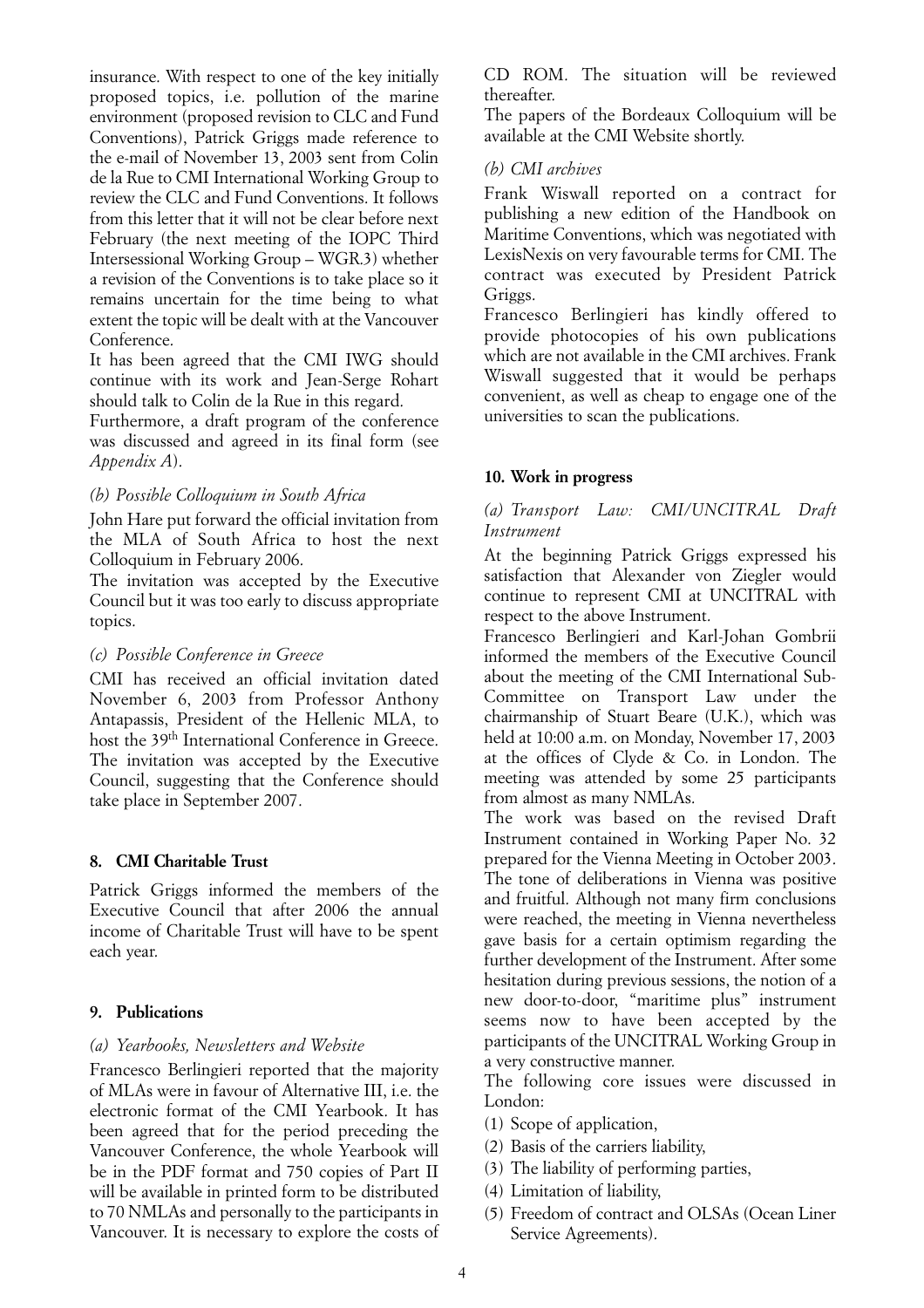Most of these core issues are well known, but the heading of the last one may require a few explanatory words. It covers *inter alia* the treatment in the Instrument of charterparties and similar agreements as well as so called service agreements or volume contracts in the liner trade. The basic question as to the OLSAs is whether the Instrument should apply to them in a nonmandatory fashion. As to charterparties and similar agreements the question is whether they should be excluded in a traditional way from the scope of application of the Instrument, or whether they should be included but on a nonmandatory basis. No conclusions were reached, but it was proposed that an unofficial round table conference be held on these issues before the next meeting of the Working Group. It has subsequently been decided to organise such a conference on February 20, 2004 in London in the offices of Ince & Co by invitation from the CMI and Ince & Co. Italy will play the role of "lead country" in this informal group, and Francesco Belingieri, who was heading the Italian delegation at the UNCITRAL meeting, has already started preparations, including the agenda of the meeting.

The discussion of core issues is expected to continue at the next session of the Working Group for two weeks in New York in May 2004. Finally, there was a discussion on the issue of jurisdiction, arbitration and choice of forum. The draft provisions thereon in the Instrument, which are based on the Hamburg Rules, have not been addressed by the UNCITRAL Working Group. One problem in that context is that the Working Group members who are also EU member states are for internal reasons prevented from taking a unilateral position on jurisdictional matters. In the ISC, however, whose participants had no such restrictions, there was a lively exchange. Most felt that there was a scope and need for improvement and it was also noted that the CMI might assist in that regard.

## *(b) UNESCO: Draft Convention on Underwater Cultural Heritage*

No developments were reported.

## *(c) International Interests in Mobile Equipment*  No developments were reported.

## *(d) Arrest Convention 1999*

With respect to the 1999 Arrest Convention, Francesco Berlingieri said that regretfully the status of ratifications has remained the same: only 2 countries have reportedly ratified or acceded to the Convention. He wondered whether something should be done by IMO with a view to encourage States to ratify. Perhaps the CMI could make some suggestion to IMO in this respect and offer its cooperation.

## *(e) Issues of Marine Insurance*

John Hare (South Africa) reported on the meeting of the CMI International Working Group on Marine Insurance, which was held under his chairmanship at 10:00 a.m. on Monday, November 17, 2003 in London. Present were Thomas Reme and Sarah Derrington (by invitation) and Malcolm Clarke and John Hare.

The purpose of the meeting was to get together informally to review progress of the IWG to date, and to discuss the way forward to the Vancouver conference in June 2004.

It was confirmed that the four issues investigated by the group since the Oslo meeting in 1998 *viz* the requirement of good faith, the duty to disclose, alteration of risk and warranties, would remain the focus of the group's attention for Vancouver. At this stage, expanding into any other issues of marine insurance is not envisaged, although Prof. Trine-Lise Wilhelmsen's latest research paper expands her original paper (See Singapore I at 332) and deals with misconduct of the assured and identification. It was also confirmed that the group would aim to bring its work to an end at the Vancouver conference.

It was noted that the USA has revived its intention to prepare a marine insurance act for the USA and that Graydon Staring serves on the USA drafting committee, in which capacity he would report to the CMI.

The new International Hull Clauses released by the IUA on 5 Nov 2003 were tabled and discussed. Simon Beale reported that the process of the IUA in preparing these clauses was influenced by the work of the group, and by the call for reform in the London market - particularly in relation to warranties. The IUA has all but removed reference to the English 'warranty' from the hull clauses. The navigational limits clause is no longer referred to as a warranty, and the consequences of its breach are now spelled out - in a way similar to the change of class/management clauses. The effect of a breach of navigational limits clauses is now *suspension* of cover for the duration of the breach (even in relation to loss or damage not caused by the breach of warranty) but cover is restored on remedy of the breach.

Methods of reform were then discussed, including the feasibility of the group making any recommendations for legislative intervention (in the case of countries having no marine insurance act) or legislative reform in countries where legislation is already in place. It was recognised that members of the group should be able to have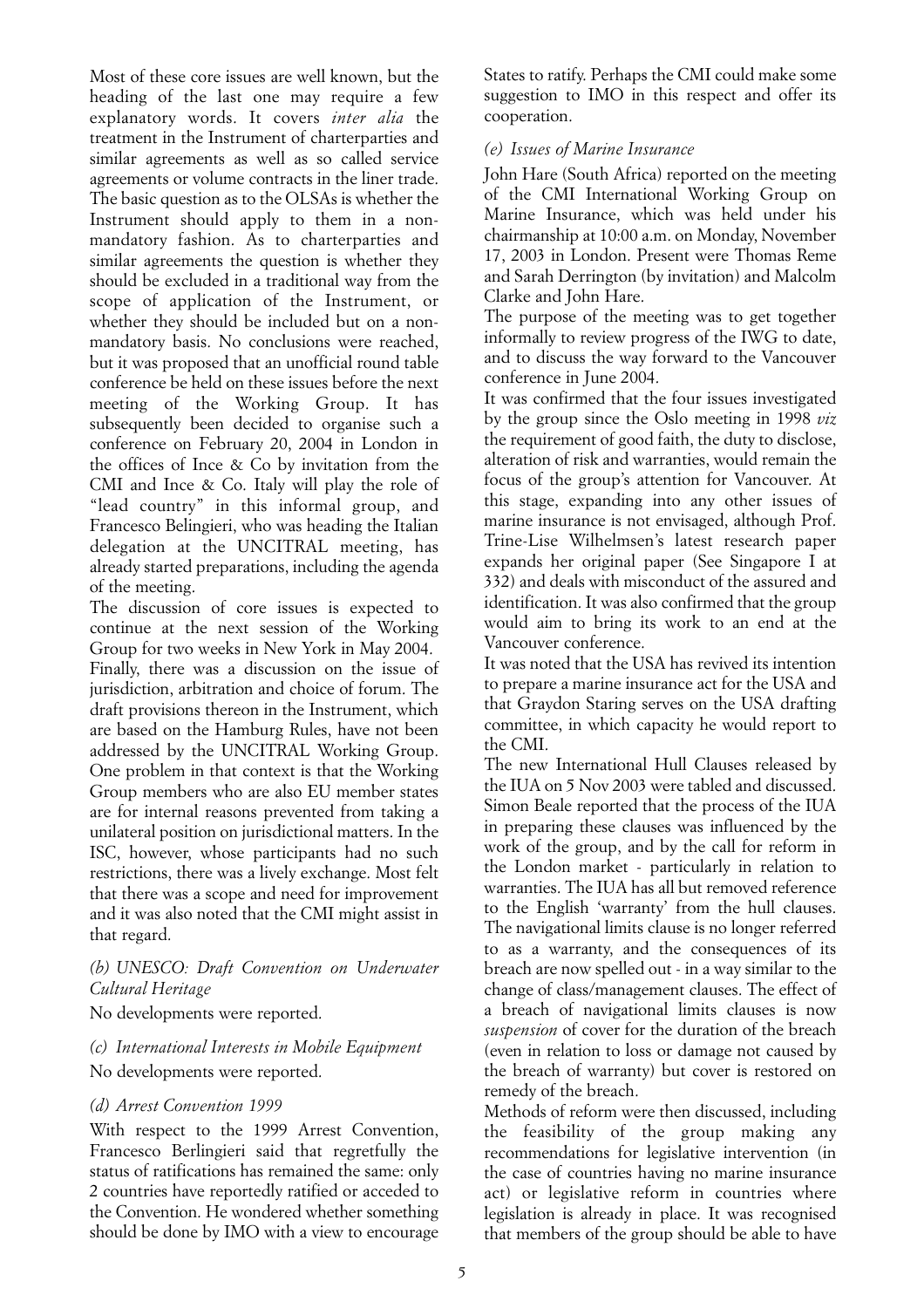differing views, either on the content of any presentations put to the Vancouver conference, or on the way forward. All however agreed that there was no prospect of preparing any formal international instrument to table at Vancouver.

The group proposed that for Vancouver John Hare will prepare a 'wrap-up' paper dealing with the work of the group, summarising the papers, and particularly the recommendations in relation to the four issues researched. He will circularise a draft of his wrap-up paper to the group in the new year for input. The paper will point to ways in which problem areas have been addressed (especially since the group began its activities – for example the IHC 2003), and may well still make recommendations for reform, legislative or otherwise. If the group is not unanimous on any recommendation, members would be at liberty to put up contrary views. This paper will not be ready for publication in the Vancouver 1 Yearbook (due date end of 2003) but will be ready for circulation to member associations well before the conference, and will be made available to registrants.

John Hare pointed out that the research papers are already complete. Although not yet on the CMI website, they will be put up on the site as soon as Francesco Berlingieri can organise the update with the site managers.

John Hare will look into the cost of putting all the group's research material, including the questionnaires and their replies and the papers, onto a searchable CD Rom for sale at the Vancouver conference.

## *(f) Criminal Acts Committed on Foreign Flag Ships*

A report was received from Frank Wiswall and it was confirmed that this topic would be dealt with as a part of the Maritime Security topic at the Vancouver Conference.

## *(g) Implementation and Interpretation of International Conventions*

Francesco Berlingieri reports that he regretfully has received very little co-operation, if any, by NMLAs. In fact almost none of them (one exception is Japan) has reported to him judgements in which the implementation and interpretation of maritime conventions is considered, so that he has to collect such judgements from other available sources, i.e. websites and maritime journals. This has, however, greatly limited the scope of the research. So far he has been able to collect and place on the website 138 judgements, out of which 5 relating to the implementation of conventions, 59 relating to the Hague-Visby Rules, 2 relating to the Hamburg Rules, 6 relating to the CLC and Fund Conventions, 19 relating to the LLMC Convention, 40 relating to the Arrest Convention, 2 relating to the 1910 Salvage Convention and 4 relating to the 1989 Salvage Convention from Courts of Australia, Belgium, Canada, England, France, Greece, Israel, Italy, Japan, New Zealand, Portugal, Scotland, South Africa, Spain and the United States.

It is not possible for him to extend his own research to countries where there do not appear to be maritime journals or whose language he is unable to understand.

## *(h) General Average*

Patrick Griggs briefly reported on the meeting of the CMI General Average International Sub-Committee chaired by Bent Nielsen (Denmark), which was held on Monday, November 17, 2003 at 10:00 a.m. at the offices of Ince & Co in London. The question is whether the number of changes of the 1994 York-Antwerp Rules the ISC is proposing warrants a new set of those Rules.

## *(i) Places of Refuge*

The International Sub-Committee ("ISC") on Places of Refuge met under the Chairmanship of Stuart Hetherington (Australia) with Gregory Timagenis (Greece) acting as Deputy Chairman and Rapporteur, at 10:00 a.m. on Monday, November 17, 2003 at the offices of Thomas Miller in London.

The meeting was attended by representatives of National Maritime Law Associations (Australia and New Zealand, Belgium, Greece, Ireland, Italy, The Netherlands, Norway, Singapore, South Africa, Spain, Sweden, UK, USA), Inter-Governmental organisations and Governments (IMO, IOPC Fund) and of the industry (International Association of Ports and Harbours, International Chamber of Shipping, BIMCO, ITOPF, International Group of P&I Clubs, Members of the Executive Council of CMI also attended.

The ISC had before it a Discussion Paper prepared by Stuart Hetherington and three annexes containing extracts of existing relevant Conventions. The Chairman welcomed delegates and introduced the topic by providing a brief summary of the Discussion Paper and, in particular, how CMI became to be involved in the topic and what work had been done to date by CMI. He tabled the Discussion Paper and identified the three essential questions for the meeting to discuss as being:

- (1) Is there something for CMI to do to assist in this area?
- (2) If so, should CMI begin work on an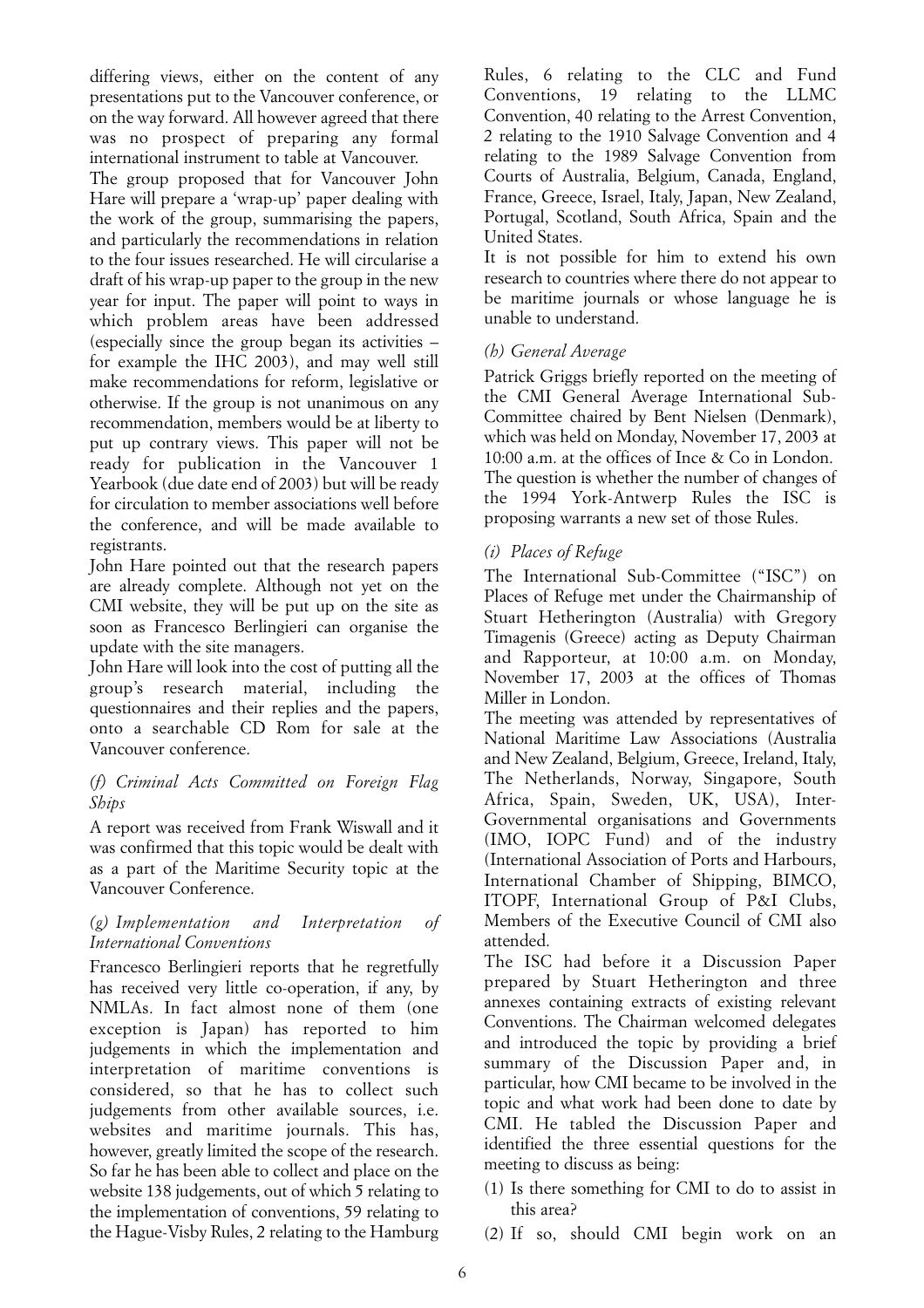International Convention, a Protocol to an existing Convention, a model law, guidelines or some other Instrument?

(3) If so, what should be the content of any such Instrument?

In summary, the answers which emerged from a day of discussion were that there is work that CMI could do, and there may be some areas in which a formal Instrument (whether Convention or Protocol) might be needed, and others in which, for example, a model law might be appropriate. In order to identify the content of any such Instrument, the meeting identified the eight issues which are listed in *Annex B* to these Minutes.

## *(j) Revision of CLC/Fund Conventions*

There was no meeting of the International Working Group which has been set up under the chairmanship of Colin de la Rue (U.K.) to review the CLC/Fund Conventions, due to the reasons explained under Section 7 (a) of these Minutes.

## *(k) Bareboat Chartered Ships*

José Maria Alcantara reported that he had received replies from 15 MLAs only.

## *(l) Collision Regulations*

Frank Wiswall reported no developments in this field.

## **11. Management Reports**

#### *(a) Young CMI Prize Competition*

John Hare will send to the members of the Executive Council Draft Guidelines regarding the Young CMI Prize Competition.

#### *(b) National Associations – monitoring*

It has been agreed that Johanne Gauthier and John Hare are going to prepare guidelines for monitoring the MLAs.

John Hare also informed the Councillors that Algeria became very active. He will also write to Mr. Erik Ogolo from Kenya, offering him a Provisional Membership under Article 3 (c) of the CMI Constitution.

As already mentioned under Section 2 (b) of these Minutes, Frank Wiswall informed the members of the Executive Council that he had met a person willing to found a new MLA of Morocco. He would be delighted to assist her in this endeavour. Henri Li has suggested that each MLA should designate a person who will be a contact person for CMI in all matters. Francesco Berlingieri will mention that in his letter regarding the CMI publications.

## **12. Various**

#### *(a) Planning Committee*

It was suggested that members of the Planning Committee might think more creatively at a special meeting which should take place in Vancouver on Sunday, May 30, 2004 at 4:30 p.m. in the Conference hotel to put the finishing touches to a report which will be delivered on Friday, June 4, 2004 either at the Plenary Session in the morning or at the Assembly Meeting in the afternoon. In the meantime, the members cannot afford to be idle and should come up with their thoughts.

## *(b) List of those performing CMI management functions, members of International Working Groups, International Sub-Committees*

Patrick Griggs went through the current list of the above functions and made various amendments.

#### *(c) Liability of Classification Societies*

The subject is coming active again but there are no reports at the moment.

The meeting of the Executive Council was closed at 4:00 p.m.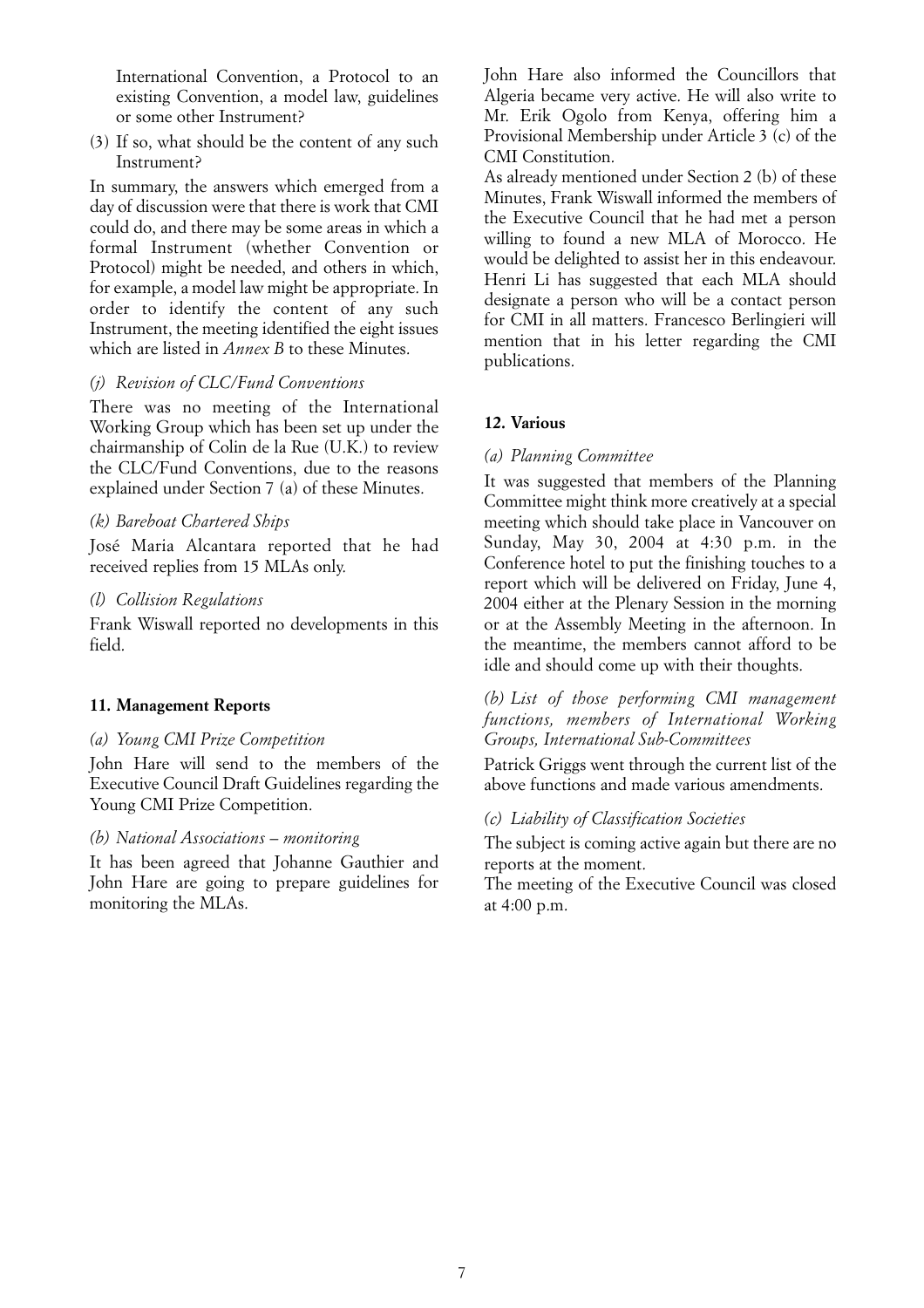# **APPENDIX A**

## **CMI CONFERENCE PROGRAMME**

# **VANCOUVER 2004**

# **Sunday**

| 10:00 – 11:00 Organising Committee meeting |
|--------------------------------------------|
| $12:00 - 16:00$ Executive Council meeting  |

# **Monday**

|                            | 09:30 – 10:30 Opening Ceremony<br>(classroom style) |
|----------------------------|-----------------------------------------------------|
| $10:30 - 11:00$ Coffee     | (split rooms into 2 classrooms)                     |
|                            | $11:00 - 12:30$ "A" – Transport Law                 |
|                            | "B" – General Average                               |
| $12:30 - 14:00$ Lunch      |                                                     |
|                            | $14:00 - 15:30$ "A" – Transport Law                 |
|                            | "B" – General Average                               |
| $16:00 - 16:30$ Coffee/tea |                                                     |
|                            | $16:30 - 17:30$ "A" – Transport Law                 |
|                            | "B" – General Average                               |

# **Tuesday**

| $09:00 - 10:30$ | "A" – Transport Law               |
|-----------------|-----------------------------------|
|                 | "B" - General Average             |
| $10:30-11:00$   | Coffee                            |
| $11:00 - 12:30$ | "A" – Transport Law               |
|                 | "B" - General Average             |
| $12:30 - 14:00$ | Lunch                             |
| $14:00 - 15:30$ | " $A$ " – Transport Law           |
|                 | "C" - Maritime Security<br>(ISPS) |
| $15:30 - 16:00$ | Coffee/tea                        |
| $16:00 - 17:30$ | $A''$ – Transport Law             |
|                 | "C" - Maritime Security<br>(SUA)  |

# **Wednesday**

|                        | Tour                                          |
|------------------------|-----------------------------------------------|
|                        | "E" – Marine Insurance                        |
|                        | Environment                                   |
|                        | $11:00 - 12:00$ "D" – Pollution of the Marine |
| $10:30 - 11:00$ Coffee |                                               |
|                        | "E" – Marine Insurance                        |
|                        | (Seminar Session)                             |
|                        | Environment                                   |
|                        | $09:00 - 10:30$ "D" – Pollution of the Marine |
|                        |                                               |

# **Thursday**

| $09:00 - 10:30$ | "F" – Places of Refuge                                             |
|-----------------|--------------------------------------------------------------------|
| $10:30 - 11:00$ | Coffee                                                             |
| $11:00 - 12:30$ | "F" – Places of Refuge                                             |
| $12:30 - 14:00$ | Lunch                                                              |
|                 | $14:00 - 15:30$ "F" – Places of Refuge                             |
|                 | "C" – Maritime Security<br>(Criminal Offences on<br>the High Seas) |
| $15:30 - 16:00$ | Coffee/tea                                                         |
| $16:00 - 17:30$ | "F" – Places of Refuge                                             |
| $16:00 - 16:45$ | "G" – Athens Protocol –<br><b>Bareboat Chartered Vessels</b>       |
|                 | $16:45 - 17:30$ "H" – Implementation of Salvage<br>Convention 1989 |

## **Friday**

| $09:00 - 10:30$ Plenary    | (Room as for opening Ceremony)            |
|----------------------------|-------------------------------------------|
| $10:30 - 11:00$ Coffee     |                                           |
| $11:00 - 12:30$ Plenary    |                                           |
| $12:30 - 14:00$ Lunch      |                                           |
| $14:00 - 15:30$ A.G.M.     |                                           |
| $15:30 - 16:00$ Coffee/tea |                                           |
| $16:00 - 17:30$ A.G.M.     |                                           |
|                            | $17:30 - 18:30$ Executive Council meeting |
|                            |                                           |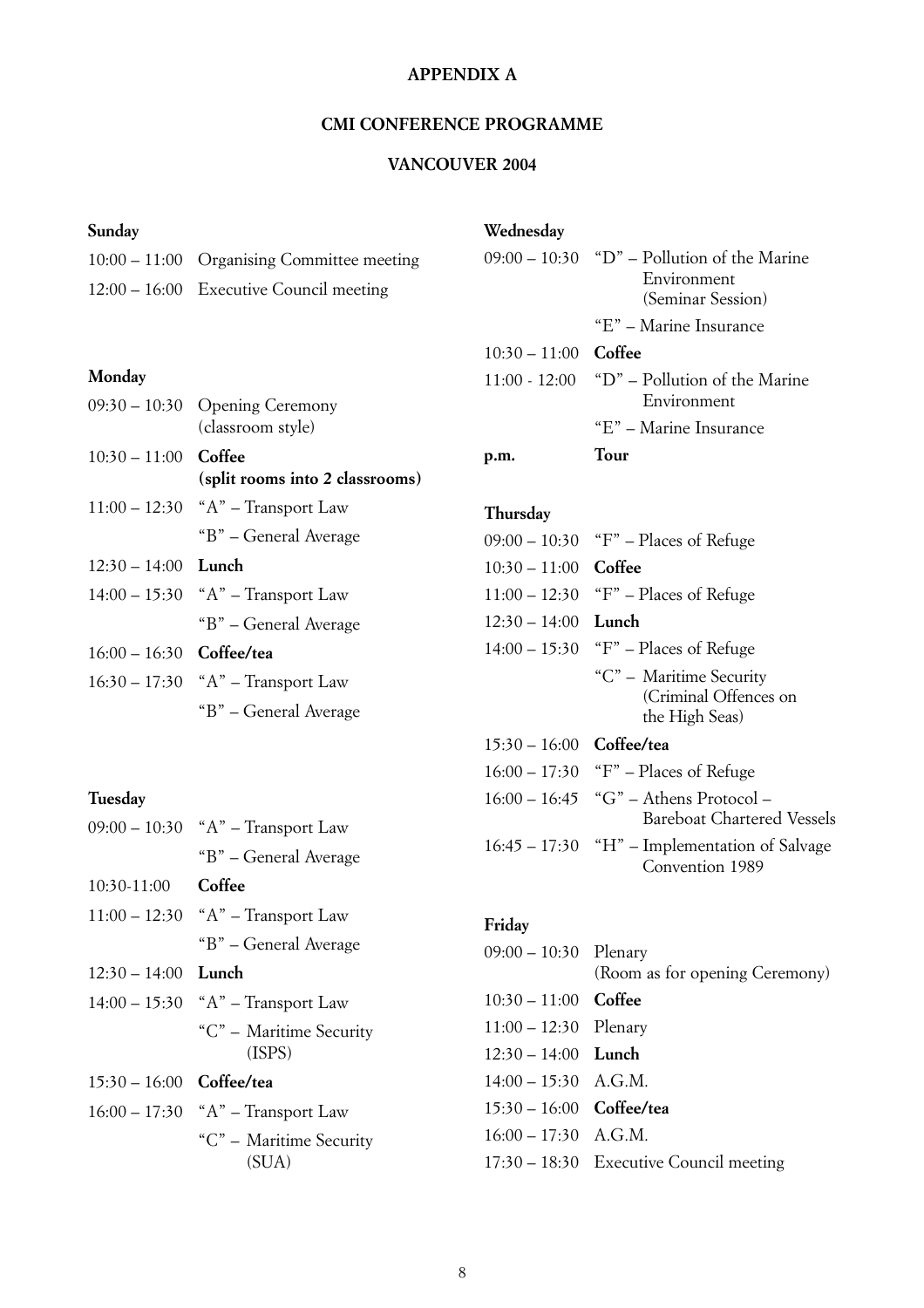- **1. Obligation to offer a place of refuge to a ship in distress:**
- (a) Is there such an obligation on the Coastal State under existing customary law or Convention?
- (b) Does it need to be expressed in an Instrument?

## **2. Insurance and Financial Security:**

- (a) Is the existing legal regime sufficient?
- (b) Should additional insurance/security be established?
- (c) What exactly should insurance/security cover?
- (d) Should financial security (existing in advance or established *ad hoc*) be a permissible condition for allowing entry of a distressed ship to a place of refuge?

## **3. Designation of places of refuge:**

- (a) Should places of refuge be designated in advance or not?
- (b) If not, should there exist any criteria in the contingency plans of the Coastal State for determining the place of refuge in a specific case?
- (c) If places of refuge are determined in advance, should such places of refuge be publicized or not?

## **4. Mechanism of Decision making:**

Should Coastal States establish in advance a mechanism for objective decision making about:

- (a) Allowing or refusing entry to a distressed ship.
- (b) Determining a specific place of refuge; and
- (c) The measures to be taken generally concerning salvage, protection, etc.

## **5. Civil Liability:**

- Who has the liability for damage caused by a pollution incident after a place of refuge has been granted or refused?
- (a) Will the ship in distress be responsible for pollution damage caused and under what conditions once a place of refuge has been granted?
- (b) Will the State allowing entry to a vessel in distress have any liability?
- (c) Will the State denying a place of refuge to a distressed ship have any liability?

(d) What are the responsibilities of Salvors?

(Related issues: Conditions of liability, potential claimants, channeling of liability, limitation of liability, insurance, (general or specifically granted) immunity of State accepting a distressed ship vis-à-vis the ship).

## **6. Are there monetary incentives which can be offered by way of compensation schemes for Ports accepting ships in distress?**

- (a) Insurance/security?
- (b) Establishment of a fund/or even a voluntary fund?
- **7. Penal Liability:**
- (a) Should there be such liabilities; if so, in what circumstances?
- (b) Which Courts should have jurisdiction?

## **8. Reception Facilities for Ships in Distress:**

- (a) Should there be a requirement for the establishment of large (private or public) land or floating (salvage/environmental)docks to receive a distressed ship for salvage purposes and for confining risks of pollution?
- (b) Alternatively, should States designate areas within a place of refuge where a sinking or unstable casualty can be beached as part of salvage operations?

(related issues: incentives for private docks and/or funding of private/public docks, size limitation of tankers).

\*\*\*

In preparation for the Vancouver Conference of CMI, papers will be prepared and circulated to national associations on each of the eight issues, so that delegates to the CMI Conference in Vancouver can determine:

- (a) Which of the above issues, which are not covered by existing Conventions are appropriate to be covered by a Treaty, guidelines, code or model law?
- (b) For those issues which are appropriate for incorporation into a Treaty or Protocol, which Instrument would be most appropriate:

(i) A new Treaty?

(ii) Amendments to one or more existing Treaties or Protocols?

(iii) Which are the most appropriate Treaties from the point of view of subject matter and/or from the point of view of quick and effective methods of amendment?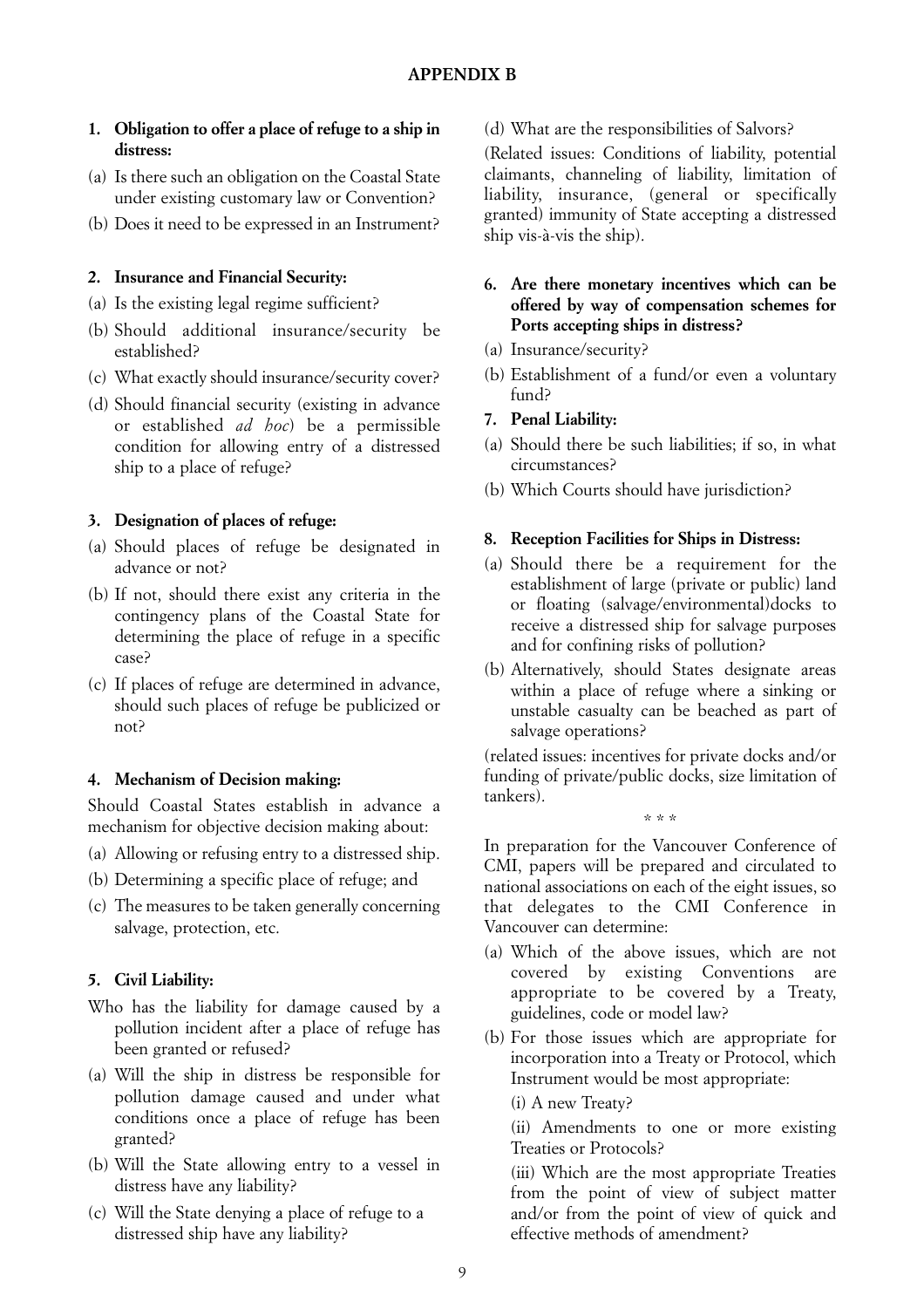## <span id="page-9-0"></span>**REPORT OF THE SEVENTH MEETING OF THE INTERNATIONAL SUB-COMMITTEE ON ISSUES OF TRANSPORT LAW HELD IN LONDON ON 27th-28th FEBRUARY 2003**

The International Sub-Committee on Issues of Transport Law held its seventh meeting in London at the offices of Clyde & Co. on 27th and 28th February 2003.

Representatives from ten national member associations and six industry organizations attended the meeting. (The attendance list is attached as Annex I.) Mr. Bartaletti of Argentina sent his regrets, explaining that he was unable to attend due to a conflict at the IMO. Mr. Alcántara sent his regrets and provided written comments on behalf of the Spanish Maritime Law Association.

## *Preliminary Matters*

The International Sub-Committee first approved (1) the report of its sixth meeting (Madrid, 12-13 November 2001), which had been published as a draft report in the 2001 Yearbook at pages 305-356, and (2) the proposed agenda for the current meeting, which Mr. Beare had circulated in advance. Prior to the meeting, Mr. Beare had also circulated a list of documents that had been prepared in conjunction with the work of the United Nations Commission on International Trade Law (UNCITRAL), and which related to the work of the International Sub-Committee. All of these documents are available on the UNCITRAL website at [www.uncitral.org.](www.uncitral.org)

## *Update from UNCITRAL*

Mr. Sorieul, from the Secretariat of the United Nations Commission on International Trade Law (UNCITRAL), and the secretary of the UNCITRAL Working Group on Transport Law, reported to the International Sub-Committee on the current status of the project at UNCITRAL. The next meeting of the UNCITRAL Working Group will be held at United Nations Headquarters in New York from 24 March to 4 April 2003. The first week will be devoted to a continuation of the detailed "first reading" of the provisions of the Draft Instrument, which began at the first meeting in New York in April 2002 and continued at the Vienna meeting in September 2002. Mr. Sorieul hoped that it would be possible to finish the "first reading" at next month's meeting, but recognized that this might not be possible. The Secretariat's plan is to prepare a new draft of the Instrument after the first reading is completed.

The three working days during the second

week of next month's meeting (i.e., 31 March to 2 April) will be devoted to a detailed discussion of the scope of the Draft Instrument. After next month's meeting, the next meeting of the UNCITRAL Working Group has been tentatively scheduled (subject to approval by the Commission) for 6 to 17 Oct. 2003 in Vienna.

Mr. Sorieul explained that the Secretariat's only interest was to produce a document that will be widely adopted. For this to happen, the text must be convincing on its own merit. The convention could not be imposed on anyone. He recognized that this would take time – maybe another two or three years, maybe even five years. Of course, if the project were taking too long, that might be a sign that it had failed and should be terminated.

The Draft Instrument's provisions on electronic commerce may require the attention of a special group that will focus on that subject.

Mr. Sorieul concluded with the observation that the Secretariat's background paper on the Draft Instrument's scope of application (A/CN.9/WG.III/WP.29) was essentially a compilation of various contributions that had been furnished to the Secretariat. As the project progressed, he hoped that the Secretariat would be able to make a stronger intellectual contribution to the work. The Secretariat had no wish to impose its views on anyone, but it hoped to be able to assist in the task of building consensus.

## *Scope of Application of the Draft Instrument*

Door-to-Door versus Port-to-Port Coverage

The International Sub-Committee proceeded to the principal subject on its agenda a discussion of the scope of the Draft Instrument, beginning with the question whether coverage should be on a door-to-door rather than a port-to-port basis. Most of the delegates saw no need for another port-to-port convention. Ultimately, all but one of the national Maritime Law Associations agreed that the Draft Instrument should facilitate doorto-door carriage (while still applying port-to-port, or even tackle-to-tackle, when the parties contract on a port-to-port or tackle-to-tackle basis). The carrier organizations also supported door-to-door coverage. FIATA, on the other hand, preferred a solution based on the UNCTAD-ICC Rules, but would not be inflexible regarding a door-to-door system.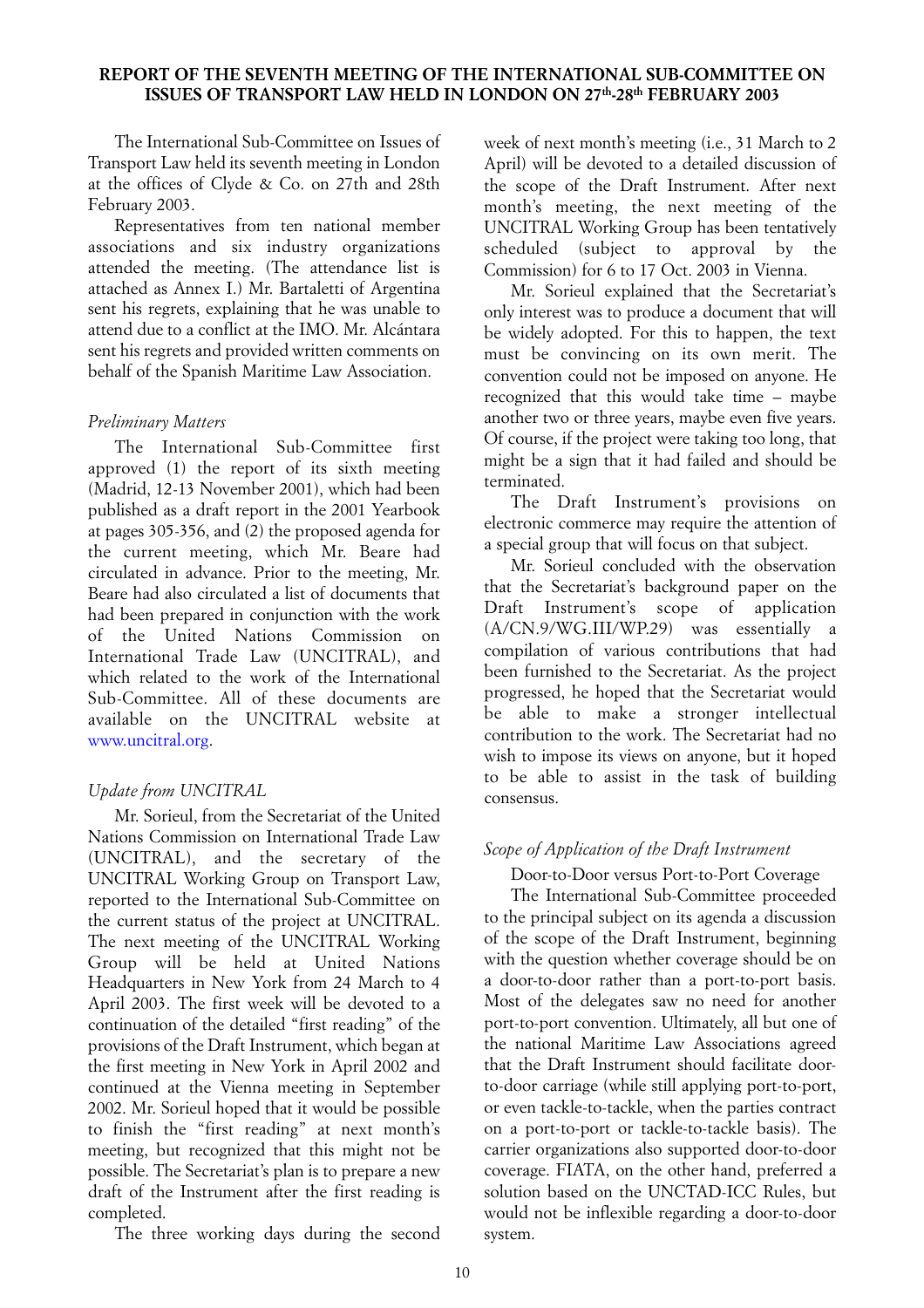## *The Draft Instrument's Limited Network Solution*

Prof. van der Ziel opened the discussion of the network system with a brief explanation of the current text. Draft article 4.2, which gives effect to the conclusions reached at the 2001 Singapore Conference, was designed to create only a "limited" network system. Draft article 4.2.1 had been drafted as a conflict-of-convention provision in light of the English court of appeal decision in *Quantum Ltd. v. Plane Trucking Ltd.*, [2001] 2 Lloyd's Rep. 133, which adopted an expansive view of CMR coverage. Draft article 4.2.1 was also limited to liability issues in order to avoid such problems as transforming a negotiable instrument into a nonnegotiable instrument when the goods are transferred from a vessel to a truck.

A wide range of views was expressed on the limited network solution. Several delegates commented that the network system was inelegant, but that it was effective in practice. A few delegates questioned the correctness of the English *Quantum* decision, but there was no consensus on the appropriate response. Several delegates expressed the view that *Quantum* was inapposite because the Draft Instrument would operate on a different level. Under this view, CMR would operate between the contracting carrier and its European road carrier sub-contractors, but the Instrument could operate between the shipper and the contracting carrier under the door-to-door contract. Other delegates rejected this view. Yet others suggested that *Quantum* was distinguishable because in that case the Warsaw Convention (the alternative to CMR) had not been compulsorily applicable to the relevant leg.

A number of specific suggestions were made. One delegate mentioned that it might be appropriate to have an exception for situations in which a long road voyage was combined with a short sea voyage, such as crossing the English Channel. A few delegates suggested that the problem should be resolved by amending the other unimodal conventions (such as CMR), in conjunction with the preparation of the Draft Instrument, in order to coordinate coverage.

In the end, no firm conclusions were reached on this issue. But it was agreed that confusion has arisen because different people have used the term "network system" to mean different things, and that the CMI could help to clarify this confusion. The Draft Instrument's network system is a "limited" one. It applies only to liability issues, for example, and it recognizes other liability regimes only when their source is a mandatory international convention. Some use the term "network system" more broadly when they express support for the concept. The Swedish proposal (A/CN.9/WG.III/WP.26) supports the network system, but would extend the coverage to include mandatory national law. Some would base the inland liability rule on the contracting carrier's rights against the performing inland carrier under their actual contract, while others would base it on the rights that the cargo owner would have had against the performing inland carrier under a hypothetical contract that they might have concluded if they had contracted directly for the inland carriage. A network system that gave effect to any national law and looked to actual contracts could have the effect of eliminating a carrier's liability completely (if the national law permitted freedom of contract).

## *Options Based on the Treatment of Performing Parties*

The UNCITRAL Secretariat's background paper on the scope of application (A/CN.9/WG.III/WP.29) described three options (paragraphs 159-185). During the International Sub-Committee's discussion, none of these three options received the support of a clear majority. Although no one advocated the distinctive aspect of option 2 – using the Draft Instrument to preempt actions against performing parties that would otherwise be available under national law – several delegates expressed the view that the Draft Instrument should not create new causes of action against performing parties that did not currently exist under national law.

Several delegates spoke favorably of option 1. Prof. Berlingieri noted that it was similar in many ways to the Italian proposal (A/CN.9/- WG.III/WP.25), which also called for the uniform coverage of the Instrument on a door-to-door basis as between the contracting parties, and in actions against the maritime performing parties. He suggested that it might be possible to permit cargo interests to proceed against performing carriers (on a network basis) by using some form of subrogation, whereby the cargo interests obtained the same rights against the carrier's subcontractors as the carrier could have asserted. This idea would need to be studied in more detail if the basic concept is accepted.

Some national Maritime Law Associations and all of the carrier interests supported a variation of option 2 in which the Instrument applied on a network basis and the only cause of action recognized under the Instrument was against the contracting carrier. Unlike option 2, these delegates recognized that direct actions against other performing parties would continue to be governed by national law.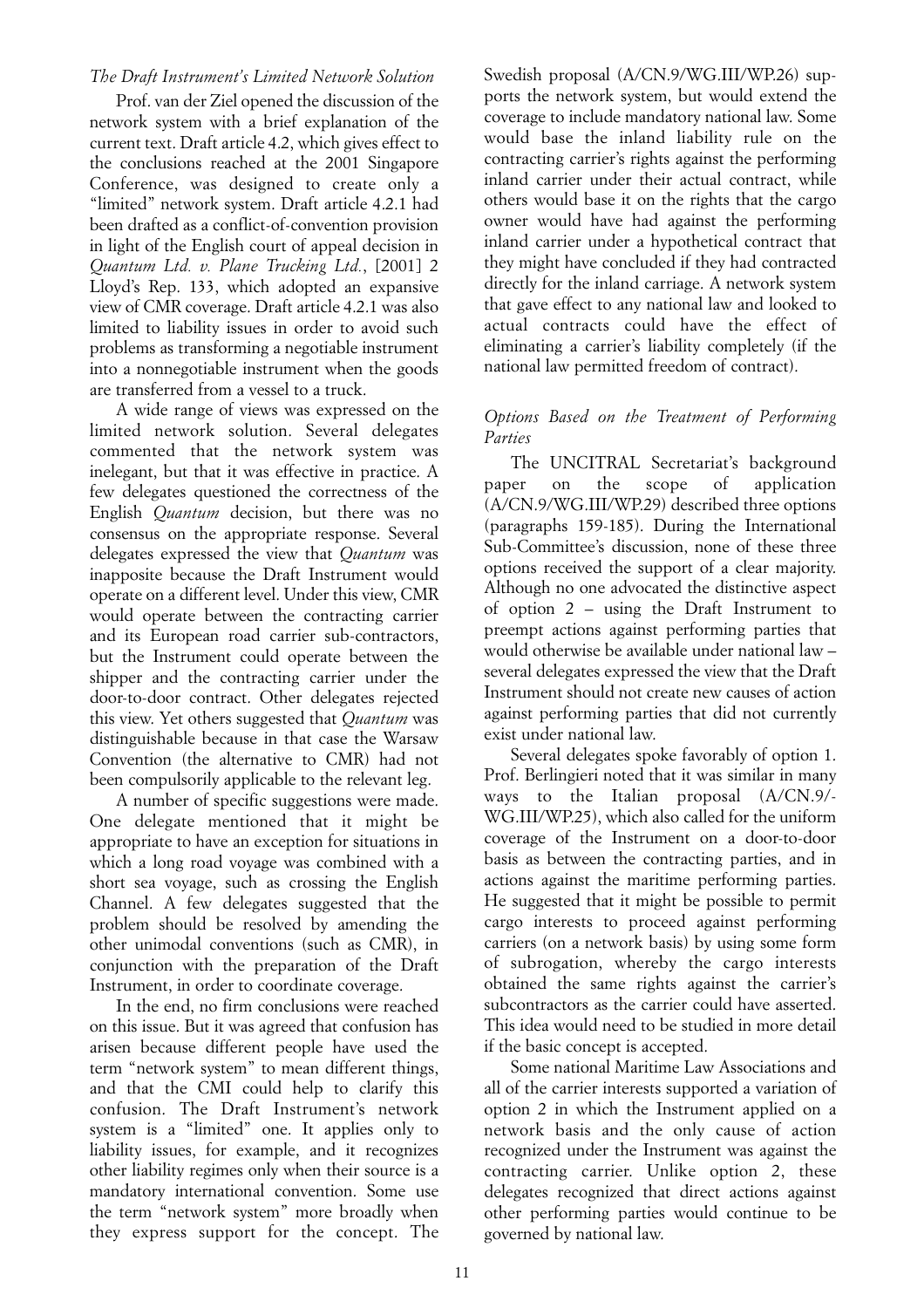There appeared to be a wide consensus for the concept of uniform coverage within the port-toport area. Several delegates expressed the view that the final Instrument must be a door-to-door convention when appropriate, but that it must also be the unimodal convention for the maritime mode. Thus this Instrument should provide the governing rules in all actions involving maritime performing parties. There was also some dissent, at least at the margins. One delegate suggested, for example, that States should be allowed to opt out of coverage for pilots.

## *Mixed Contracts of Carriage and Forwarding*

It was agreed that confusion has arisen because people have misunderstood the purpose and effect of draft article 4.3. The CMI should help to clarify that article 4.3.1 is not a mechanism for a carrier to escape its liability for the agreed carriage of the goods. It instead provides legitimate protection, which the carrier can already obtain under current law if it structures the transaction appropriately, and at the same time enables the carrier to accommodate the commercial needs of the cargo interests.

No one doubts that a carrier can agree to transport goods only as far as an ocean port, leaving the cargo owner with the responsibility for arranging transport from the port to the desired inland destination. If a cargo owner wishes to move goods from the Far East to Calgary, for example, it may contract with an ocean carrier to take them as far as Vancouver, and then contract with a road or rail carrier to transport them from Vancouver to Calgary. Similarly, current law would permit this same cargo owner to contract with the ocean carrier to move the goods to Vancouver, and then – in a separate contract – to retain the ocean carrier (acting as its agent) to arrange the inland carriage with the road or rail carrier.

For commercial reasons, many shippers prefer to structure the transaction in this way (with the ocean carrier acting as the principal for the ocean voyage and merely as an agent to arrange the inland carriage), but to have a single document evidencing both of the carrier's two independent obligations. Draft article 4.3.1 accommodates this desire and provides the legal framework to clarify the parties' rights and obligations.

The risk of structuring the transaction in this way, with a single document evidencing two independent obligations, is that an innocent third party might fail to recognize the separate obligations, and instead conclude that the carrier was responsible for the performance of both legs of the journey. Paragraph 56 of the commentary accordingly stresses the importance of the parties' "express" agreement to this type of arrangement. Of course, it will still be necessary to decide exactly what should be required to satisfy this requirement, but it would clearly be something more than a standard-form clause on the back of a bill of lading.

## *Freedom of Contract and the Application of the Instrument to Charter Parties and Other Types of Contracts*

Article 3.3.1 of the Draft Instrument recognizes the possibility that the traditional charter party exception of the Hague and Hague-Visby Rules might be extended to "contracts of affreightment, volume contracts, or similar agreements." It has also been proposed that these agreements between sophisticated parties (other than charter parties) might be dealt with under chapter 17, which addresses freedom of contract. Under this proposal, contracts of affreightment, volume contracts, and similar agreements would be subject to the Instrument as a default rule, but the parties would have the freedom – as between themselves – to derogate from the Instrument in whole or in part.

The majority of delegates who spoke on this issue favored the total exclusion of these agreements under chapter 3 rather than the freedom of contract solution under chapter 17. Mr. Larsen was particularly concerned by the possibility that addressing the issue under chapter 17 would gradually lead to the coverage of charter parties under the Instrument. There was also wide support for the proposition that any solution to this problem should not adversely affect third parties. Just as bills of lading issued under charter parties must comply with the Hague and Hague-Visby Rules, so third parties who acquire rights under transport documents should be protected by the new Instrument.

## *The Swedish Proposal*

Several issues were raised by the Swedish proposal (A/CN.9/WG.III/WP.26). Perhaps the most prominent was the proposed extension of the network system to preserve mandatory national law (in addition to mandatory international conventions). A wide range of views was expressed. Some were concerned that such a recognition of national law would too greatly undermine uniformity. A possible solution to this concern would be to preserve mandatory national law that was directly based on a mandatory international convention. This would be adequate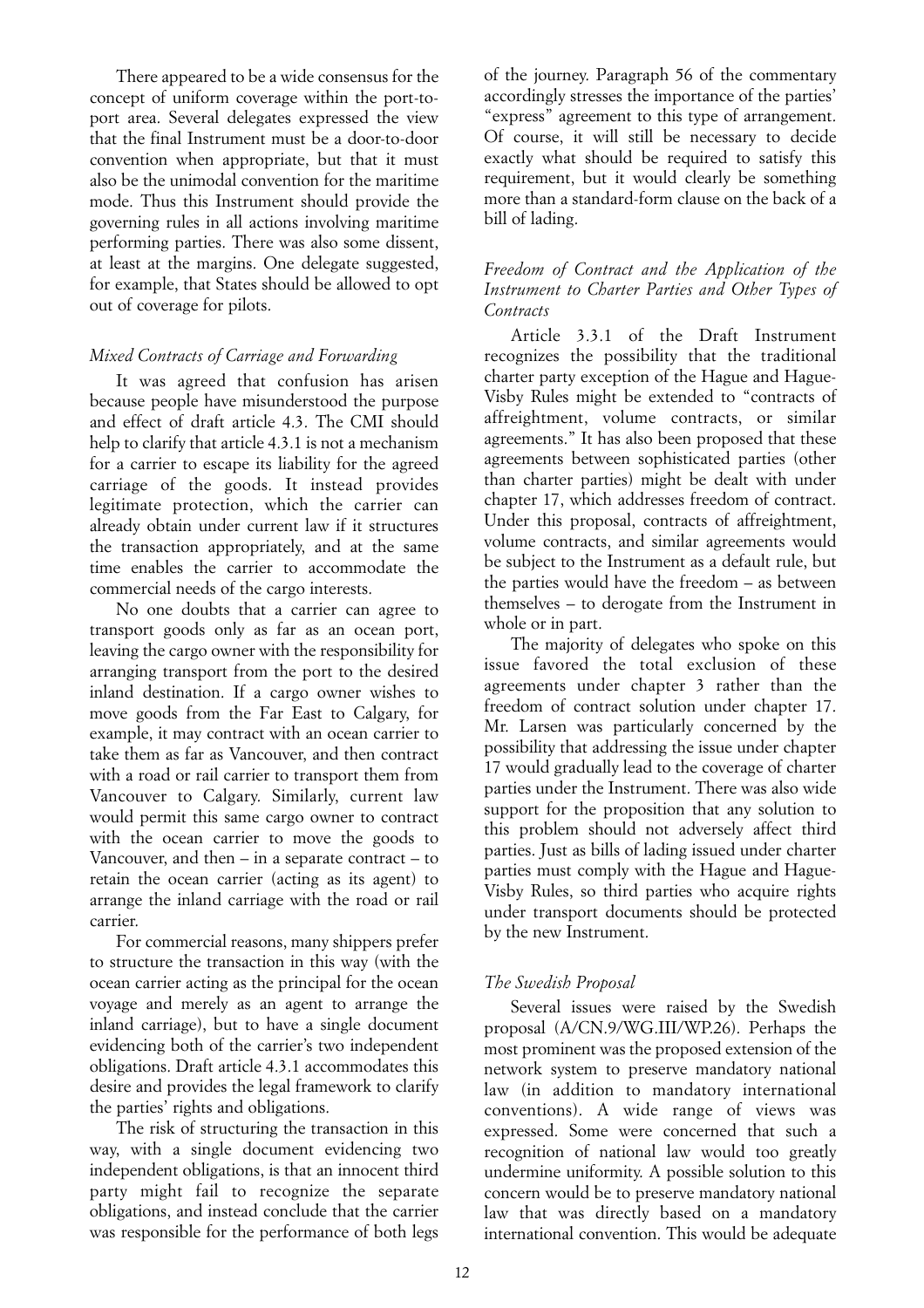to address the needs of European countries (such as Sweden) with domestic legislation modeled on CMR. Others, in contrast, suggested that political constraints might require the preservation of all national law, not just mandatory national law. In the United States, for example, railroads and truckers might well object to the mandatory coverage of the Instrument.

Several delegates felt that the Italian proposal (A/CN.9/WG.III/WP.25) would be adequate to protect the legitimate interests addressed by the Swedish proposal. The Italian proposal would give Swedish cargo claimants (or indeed any cargo claimants willing to come to Sweden to bring suit) the ability to recover from road carriers in Sweden on the basis of the Swedish CMR-style legislation. The only cargo claimants that would not be protected would be those that were unwilling to sue in Sweden, and it was hard to see what interest Sweden would have in protecting these foreign parties.

The Swedish proposal to calculate compensation based on the value of the goods at the place of receipt rather than the place of delivery was criticized by every delegate who addressed the issue.

Finally, the Swedish proposal advocated, in cases when the place of damage cannot be established, that the limitation amount should be based on the highest amount that might govern. This proposal was also criticized by every delegate who addressed the issue.

## *Concluding Issues*

The International Sub-Committee decided that it would probably be unnecessary to hold another meeting until after the fall UNCITRAL meeting in Vienna. It was thought that the next meeting should be held after a new draft was available, that this would not happen until the UNCITRAL Working Group had finished its "first reading" of the entire Draft Instrument, and that this was unlikely to happen at the New York meeting this spring. Mr. Beare noted that the Working Group would need to decide when it was appropriate to reconvene the International Sub-Committee, but added that these views would certainly be considered.

Mr. Beare reminded the International Sub-Committee that a CMI Colloquium would be held in Bordeaux in June, and that Issues of Transport Law was on the agenda for Thursday morning, 12 June, at 9:00 o'clock. He invited delegates to make suggestions as to the subjects that should be covered at this session.

Finally, Mr. Beare thanked Clyde & Co. for their hospitality and logistical support during the International Sub-Committee's deliberations.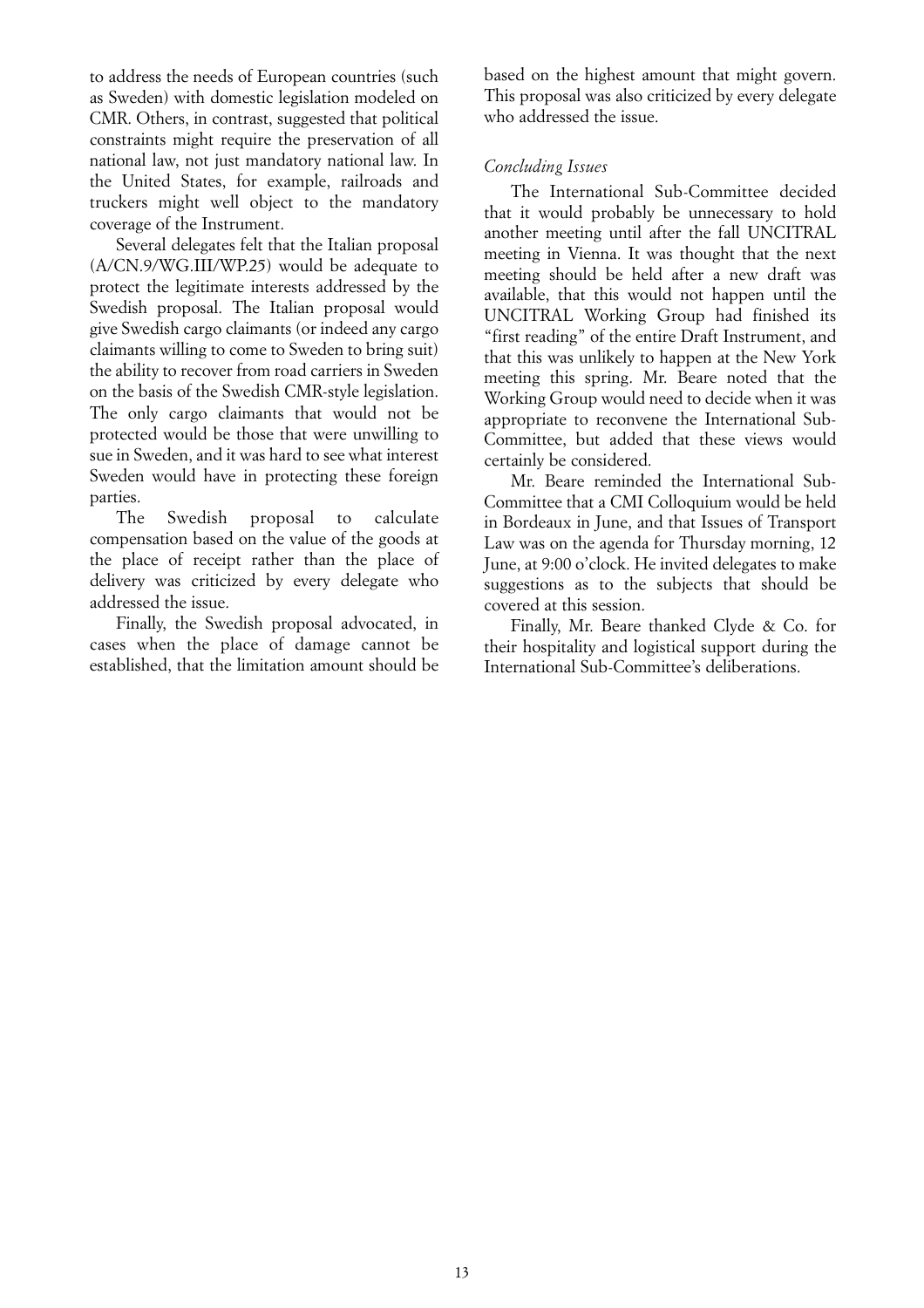# **ANNEX I**

## **Attendance List**

| S.N. BEARE                   | Chairman of the International Sub-Committee    | snb@richardsbutler.com                |
|------------------------------|------------------------------------------------|---------------------------------------|
| <b>MICHAEL STURLEY</b>       | Rapporteur                                     | msturley@mail.law.utexas.edu          |
|                              | ALEXANDER VON ZIEGLER Secretary General of CMI | alexander.vonziegler@swlegal.ch       |
| <b>DAVID MARTIN-CLARK</b>    | Consultant to CMI                              | davidmartinclark@aol.com              |
| <b>BARRY OLAND</b>           | Canada                                         | barryoland@hotmail.com                |
| WILLIAM TETLEY Q.C.          | Canada                                         | william.tetley@mcgill.ca              |
| <b>UFFE LIND RASMUSSEN</b>   | Denmark                                        | ulr@shipowners.dk                     |
| PATRICK MICHALEK             | France                                         | pmichalek@wandadoo.fr                 |
| <b>FRANCESCO BERLINGIERI</b> | Italy                                          | slb@dirmar.it                         |
| <b>STEFANO ZUNARELLI</b>     | Italy                                          | zunarelli@giuri.unibo.it              |
| <b>GERTJAN VAN DER ZIEL</b>  | Netherlands                                    | vanderziel@frg.eur.nl                 |
| KARL J. GOMBRII              | Norway                                         | kjgombrii@nordisk.no                  |
| <b>LARS GORTON</b>           | Sweden                                         | rylg@hhs.se                           |
| <b>CHRISTOF LUEDDEKE</b>     | Switzerland                                    | msconsult@bluewin.ch                  |
| <b>ANTHONY DIAMOND</b>       | United Kingdom                                 | clerksroom@essexcourtchambers.co.uk   |
| <b>CHET HOOPER</b>           | <b>United States</b>                           | choope@hklaw.com                      |
| <b>GEORGE CHANDLER</b>       | <b>United States</b>                           | Gchandler@hillrivkins.com             |
| <b>MARY HELEN CARLSON</b>    | United States Dept. of State                   | carlsonmh@ms.state.gov                |
| <b>SOREN LARSEN</b>          | <b>BIMCO</b>                                   | sl@bimco.dk                           |
| RALPH DE WIT                 | <b>FIATA</b>                                   | ralph.de.wit@wanadoo.be               |
| LINDA HOWLETT                | International Chamber of Shipping              | linda.howlett@marisec.org             |
| <b>HUGH HURST</b>            | International Group of P&I Clubs               | Secretariat@internationalgroup.org.uk |
| <b>SARA BURGESS</b>          | International Group of P&I Clubs               | sara.burgess@gard.no                  |
| JEAN-MICHEL MORINIERE IMMTA  |                                                | jean-michel-moriniere@clydeco.fr      |
| D.W. CHARD                   | UK Chamber of Shipping                         | donald.chard@british.shipping.org     |
| <b>RENAUD SORIEUL</b>        | <b>UNCITRAL Secretariat</b>                    | renaud.sorieul@uncitral.org           |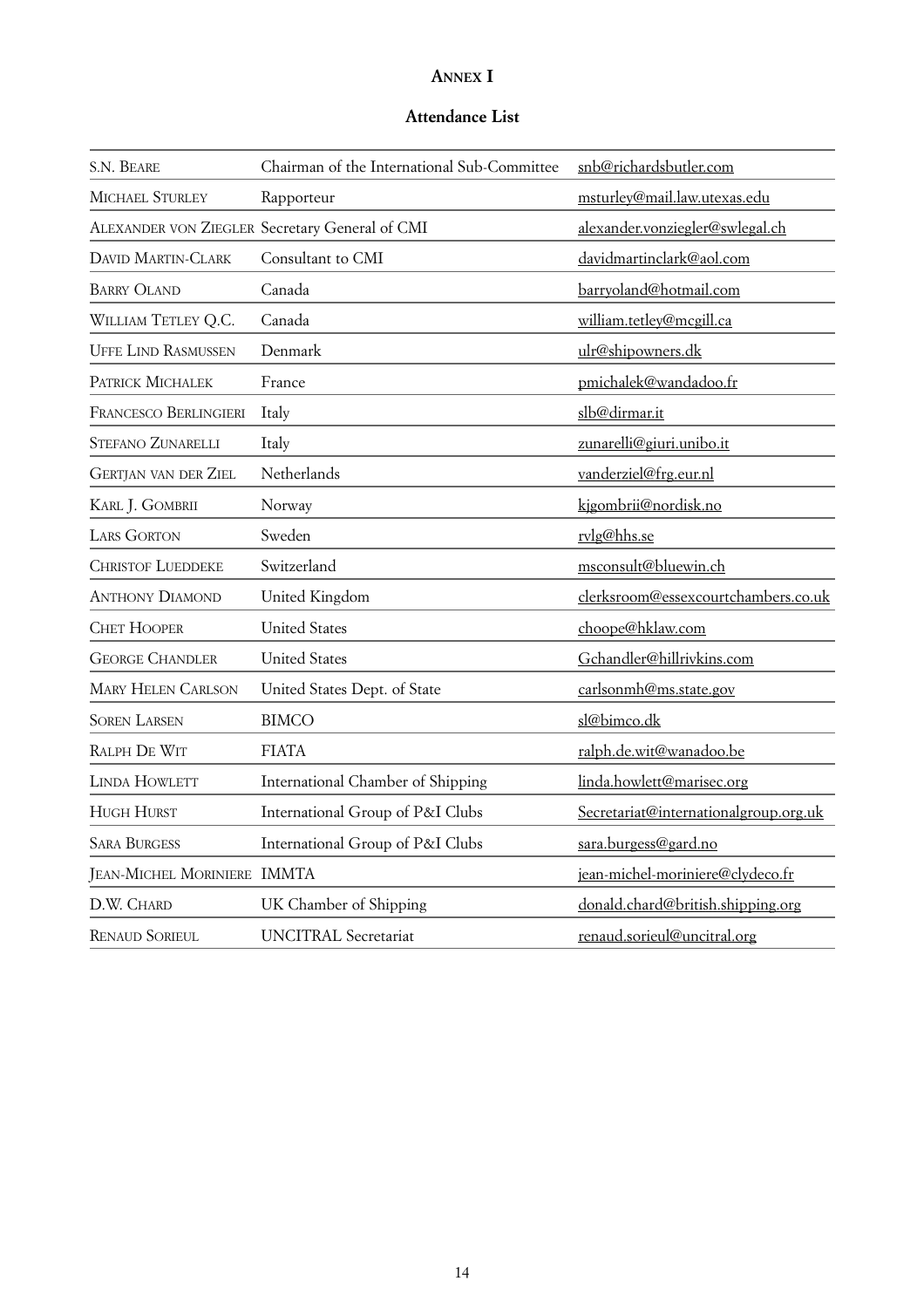## <span id="page-14-0"></span>**REPORT OF THE EIGHTH MEETING OF THE INTERNATIONAL SUB-COMMITTEE ON ISSUES OF TRANSPORT LAW HELD IN LONDON ON 17th NOVEMBER 2003**

The International Sub-Committee on Issues of Transport Law held its eighth meeting in London at the offices of Clyde & Co. on 17th November 2003.

Representatives from sixteen national member associations and four industry organizations attended the meeting. (The attendance list is attached as Annex I.)

## *Preliminary Matters*

The International Sub-Committee first approved (1) the report of its seventh meeting (London, 27-28 February 2003), which Prof. Sturley had circulated prior to the meeting, and (2) the proposed agenda for the current meeting, which Mr. Beare had circulated in advance. The International Sub-Committee agreed that the report of this meeting should be in the same format as the report of its seventh meeting.

## *Chairman's Report on the 12th Session of UNCITRAL Working Group III*

Mr. Beare reported that Working Group III of the United Nations Commission on International Trade Law (UNCITRAL) had held its 12th session in Vienna the previous month, 6-17 October. He had attended the first week of this session and Mr. von Ziegler had attended the second week as representatives of the CMI. He noted that Prof. Berlingieri, Prof. van der Ziel, Mr. Gombrii, and Prof. Sturley had also attended the meeting as delegates of Italy, the Netherlands, Norway, and the United States, respectively.

The official report of the session will in due course be published on the UNCITRAL website <www.uncitral.org>.1 The official documents prepared for the session were the revised Draft Instrument (A/CN.9/WG.III/WP.32), the proposals of the Netherlands (A/CN.9/WG.III/WP.33) and the United States (A/CN.9/WG.III/WP.34), and an addendum to A/CN.9/WG.III/WP.28. Italy and the Netherlands circulated an unofficial statement supporting paragraphs 5-7 of WP.34 and the United States circulated papers on Proportionate Fault and Cargo Value. A number of revised draft provisions were also circulated. These will be set out in UNCITRAL's report of the session.

On the proposal of Finland, supported by the Scandinavian countries, the Working Group agreed to discuss core issues rather than to debate WP.32 article by article. The following core issues were accordingly discussed:

1. Performing Parties. Strong support was expressed for the general principle in paragraphs 5- 9 of WP.34. Non-maritime performing parties will thus be excluded from the liability regime. New definitions have been proposed. They will provide a basis for further discussion.

2. Non-localized damage — Article 18(2). Opinions were divided and article 18(2) will therefore remain in square brackets pending the consideration of article 18(1).

3. Scope of application — Article 1(a) (the definition of "contract of carriage") and Article  $2(1)$ . It was agreed by most delegations that the scope of the Draft Instrument should be further restricted so that it applied to the door-to-door carriage of goods only when (1) the carriage included a sea leg and (2) the sea leg involved international transport. This had been a minority view in New York (A/CN.9/526 at para. 243) but it was reflected in variant C of Article 2(1). There was considerable debate as to how this general policy decision should be reflected in a re-draft to replace Variants A, B, and C. In the end, the Secretariat was instructed to prepare a revised draft. In general, the majority view appeared to be that the carrier must undertake in the contract of carriage to carry the goods by sea from a place in one state to a place in another state.

4. Freedom of contract and Ocean Liner Service Agreements ("OLSAs") — Article 2(3) and paragraphs 18-29 of WP.34. No firm conclusions were reached, although some sympathy was clearly expressed for the U.S. proposal. Two days will be set aside for continuing the debate at the Working Group's 13th session in New York in May 2004. Meanwhile, it is proposed that a seminar be held on these issues in late February 2004.

5. Basis of the carrier's liability — Article 14. This topic was discussed at length and a number of redrafts to replace Variants A, B, and C were considered. Mr. Beare did not attempt to summarize the discussion, but referred the International Sub-Committee to the official report. The UNCITRAL Secretariat will prepare a revised draft. Further discussion has been adjourned until the 14th session (which is tentatively scheduled to be held in Vienna 29 November to 10 December 2004) to allow a full year for consultation.

6. Seaworthiness — Article 13(1). The Working Group decided to remove all the square brackets. This means that the seaworthiness obligation will be a continuing one, applying throughout the voyage. 7. Sacrifice of goods — Article 13(2). This

<sup>&</sup>lt;sup>1</sup> The official report of the session has now been published as A/CN.9/544 (16 December 2003).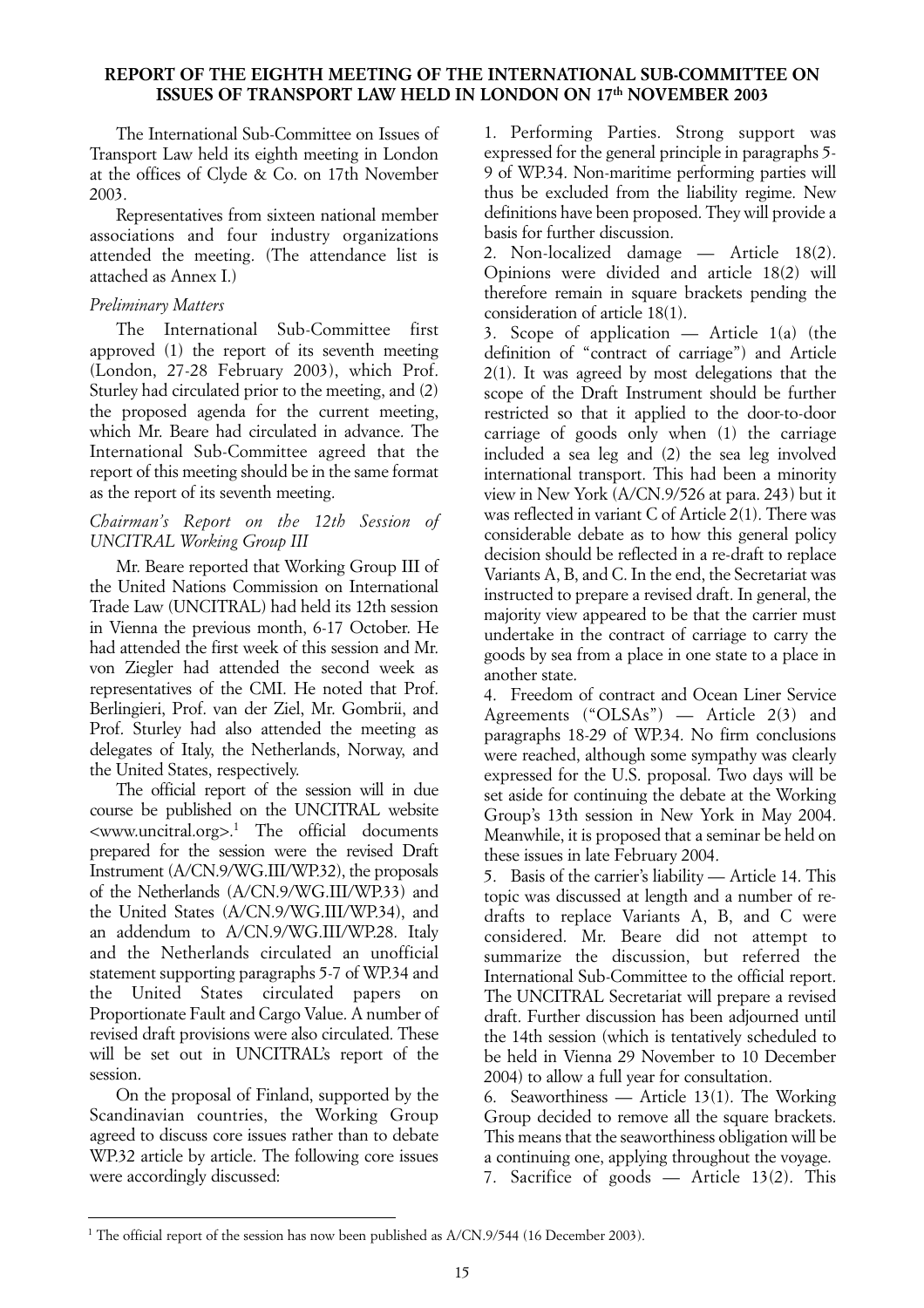provision will be retained in square brackets.

8. Liability of performing parties — Article 15. Broad support was expressed for Variant A of article 15(1) and for the substance of article 15(2), which should be restricted to maritime performing parties. Article 15(6) should also be restricted to maritime performing parties. Broad support was also expressed for the substance of article 15(3), the structure of which should be reflected in article 15(4). Time was called before article 15(7) could be discussed. With the possible exception of article 15(7), further debate on article 15 has been adjourned until the 14th session.

The discussion of core issues is expected to continue in New York in May 2004. It should include the remaining issues relating to the carrier's obligations (articles 10, 11, and 12) and liabilities (articles 16-24), the shipper's obligations (chapter 7), forum selection, jurisdiction, and arbitration (chapters 15 and 16 and paragraphs 30-35 of WP.34), delivery (chapter 10), and rights of control (chapter 11). This agenda sounds ambitious, particularly as two days will be allocated to freedom of contract. Past experience, however, indicates that such agendas are far from fixed.

At the conclusion of his report, Mr. Beare invited Mr. Sorieul to add anything that he thought might be relevant. In response to questions, Mr. Sorieul explained that there was no plan to take two days from a regular session to discuss ecommerce (as some had proposed). He suggested that it would be preferable to have an Experts Group meeting on the subject between Working Group sessions. He added that it was unlikely that there would be a joint session for Working Groups III and IV in the near future. He noted that Working Group IV has already proposed articles 16 & 17 of the Model Law. Moreover, Working Group IV does not currently have transport law specialists but rather electronic commerce specialists. The transport law specialists with relevant expertise were already active in Working Group III. Thus there seemed to be little point in involving Working Group IV in this project at this time.

## *February 2004 Seminar on Freedom of Contract*

Mr. Beare reiterated his comment that the UNCITRAL Working Group had agreed that it would be helpful to hold a seminar to address freedom of contract and Ocean Liner Service Agreements ("OLSAs") in late February 2004. He invited Prof. Berlingieri to discuss this seminar.

Prof. Berlingieri explained that the idea for this seminar arose in conjunction with the bracketed language in article 2(3) and the U.S. OLSA proposal. Both relate to the more general question of freedom of contract. In view of the support for the seminar that had been expressed in Vienna, the

Italian government had agreed to support the proposal of Prof. Berlingieri who will therefore act as host and issue invitations. The meeting would be held on 20th February 2004 in London at the offices of Ince & Co. Although supported by UNCITRAL, it would be a private initiative (meaning that attendees would come as private individuals, not necessarily as government delegates). Prof. Berlingieri promised that invitations would go out soon, although the agenda would be distributed sometime later. All delegates and observers will be invited, but he suggested that it would be even more important to have industry representatives. Speaking personally, he felt the meeting should also be open to national maritime law associations whose governments were not represented at UNCITRAL, but he would need to check with Rome on this.

Mr. Sorieul added that the UNCITRAL Secretariat would be happy to cooperate in any way possible (although they could not take the initiative in planning the seminar because it would not be an official UNCITRAL meeting).

A general discussion followed on topics that might be included in the seminar. Mr. Larsen, for example, suggested that charter parties should not be discussed. The rules governing charter parties were a commercial matter, not something that should be addressed in an international instrument. Several others disagreed, saying that this seminar would be an excellent opportunity to discuss the extent to which charter parties should be in or out of the new Instrument.

## *Article 2(1) — Scope of Application*

Mr. Beare opened a discussion of some of the provisions of the revised Draft Instrument (WP.32) with a more detailed explanation of article 2(1), which addressed the scope of application. He described how article 2(1) of WP.32 had three variants, labeled A, B & C. Variant A follows the CMI draft. Under this version, international carriage is covered without regard to the internationality of any one leg. So long as the overall carriage is international, even the sea leg could be domestic. Variant B follows the Swedish proposal to address a possible conflict of conventions. The Working Group generally agreed that this issue should be addressed elsewhere. Finally, Variant C follows a minority view expressed during the New York session that the sea leg must be international. In Vienna, Working Group III appeared to agree that the sea leg must be international. But it was still unclear how the new provision should be drafted. A small drafting group prepared a new draft, combining variants A & C. In Vienna, Mr. Beare had also raised the issue of "optional contracts," under which the carriage could be performed by sea or land. He suggested that it would be unwise to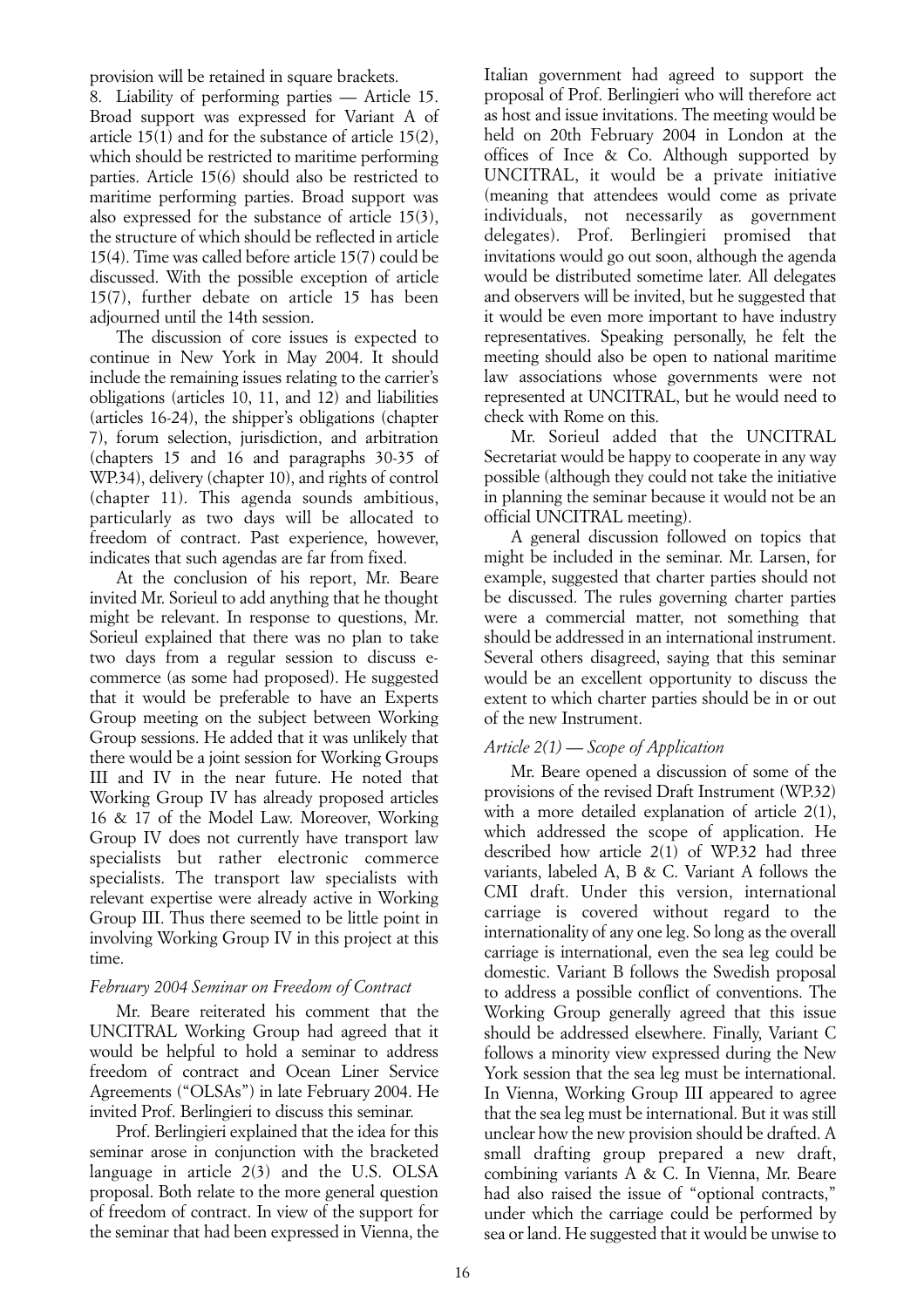restrict the convention unduly. At the end of the discussion on this issue in Vienna, the Secretariat was instructed to prepare a new draft (which might be different from any of the versions we have yet seen).

Mr. Diamond had prepared a paper expressing his personal views, and he described his approach to the scope of application issue. He noted the conflict-of-convention problem and suggested that no successful solution is possible. He proposed a "maritime plus" convention in order to reduce the conflict. This would mean a maritime convention with inland extensions. Defining the scope would still be a problem. The Hague and Hague-Visby Rules' "tackle-to-tackle" approach is outdated, while the Hamburg Rules approach is vague. On the "optional contracts" issue, he agreed that the new convention should apply whenever the goods are in fact carried by sea. For inland carriage, the nature of the contract is key. He endorsed the U.S. proposal's treatment of maritime performing parties and non-maritime performing parties, and its treatment of subcontractors operating in a unimodal context. He would extend the network exception to minimize conflicts, but prefers not to include "national law" as part of the network exception.

A general discussion on the issue followed. Several delegates expressed the strong view that the Instrument must provide door-to-door coverage. If it applied only on a port-to-port basis, it would be better to retain the Hague-Visby Rules.

There was sharp disagreement on whether the Instrument should ever look to what actually happens, or whether coverage should be based solely on the type of contract. Some argued that a contractual approach was necessary; otherwise it would not be known what rules applied until after the contract had been performed. Others argued that it would be absurd to ignore what actually happened when goods are in fact carried by sea but the contract did not specify any mode of transportation. One solution to the theoretical difficulty was suggested: Although coverage could be based on the type of contract, if the contract was unclear on its face whether carriage by sea was contemplated then it would be permissible to consider how the contract was in fact performed in order to ascertain the parties' presumed intent at the time of the contract. This would avoid the absurdity of allowing the parties to avoid the mandatory application of the Instrument simply by failing to specify that goods would be carried by sea.

In the end, the discussion was inconclusive. There was strong support for the view that the Instrument should cover at least the sea leg when the cargo is in fact carried partially by sea, even if

the full multimodal shipment might not be covered. There was also strong support for the view that the Instrument should apply on a door-to-door basis when the intent to carry the goods at least partially be sea could be implied in the door-to-door contract, even if sea carriage was not mentioned explicitly. In addition, a number of practical problems were raised. For example, it will sometimes be clear that a sea leg must be included but it will not be clear whether that sea leg will be international or domestic. A contract to carry a container from Vancouver to Honolulu could go directly from Vancouver to Honolulu by sea (thus attracting the Instrument's coverage) or it could go from Vancouver to Seattle by road and then from Seattle to Honolulu by sea (thus lacking an international sea leg).

## *Jurisdiction and Arbitration*

Mr. Beare opened the discussion of jurisdiction clauses with the suggestion that a discussion of arbitration clauses should follow. He observed that chapter 15 of WP.32 has two variants. Variant A follows the Hamburg Rules; variant B follows Prof. Berlingieri's final report for the CMI's International Sub-Committee on Uniformity.

Several questions were raised about whether either approach was appropriate. It was even questioned whether the Instrument should address this subject at all. In response, Prof. Sturley suggested that the Hamburg Rules approach – in either its original form (variant A) or a modified form (variant B) – was a compromise between two extreme positions under current law. When forum selection clauses in bills of lading are not enforceable, the cargo claimant has an almost unfettered choice of forum. A carrier may be sued in any court that will take jurisdiction over the case, whether or not it has any connection with the transaction at issue. When forum selection clauses in bills of lading are enforceable, on the other hand, the *carrier* has an almost unfettered choice of forum. The carrier may be sued only in the court that it has specified in its own bill of lading. The Hamburg Rules approach gives the cargo claimant a choice of reasonable forums that have a connection with the transaction at issue, but still protects the carrier by limiting the cargo claimant's choice to that list of reasonable forums.

Several delegates expressed views on the list of acceptable forums. Mr. De Orchis, for example, felt that it was good to include the places of receipt and delivery on the list, but argued that it was more important to recognize the ports of loading and discharge. They will often be where the witnesses are located.

Several delegates recognized the need for mandatory rules to protect cargo interests, particularly third-party consignees, from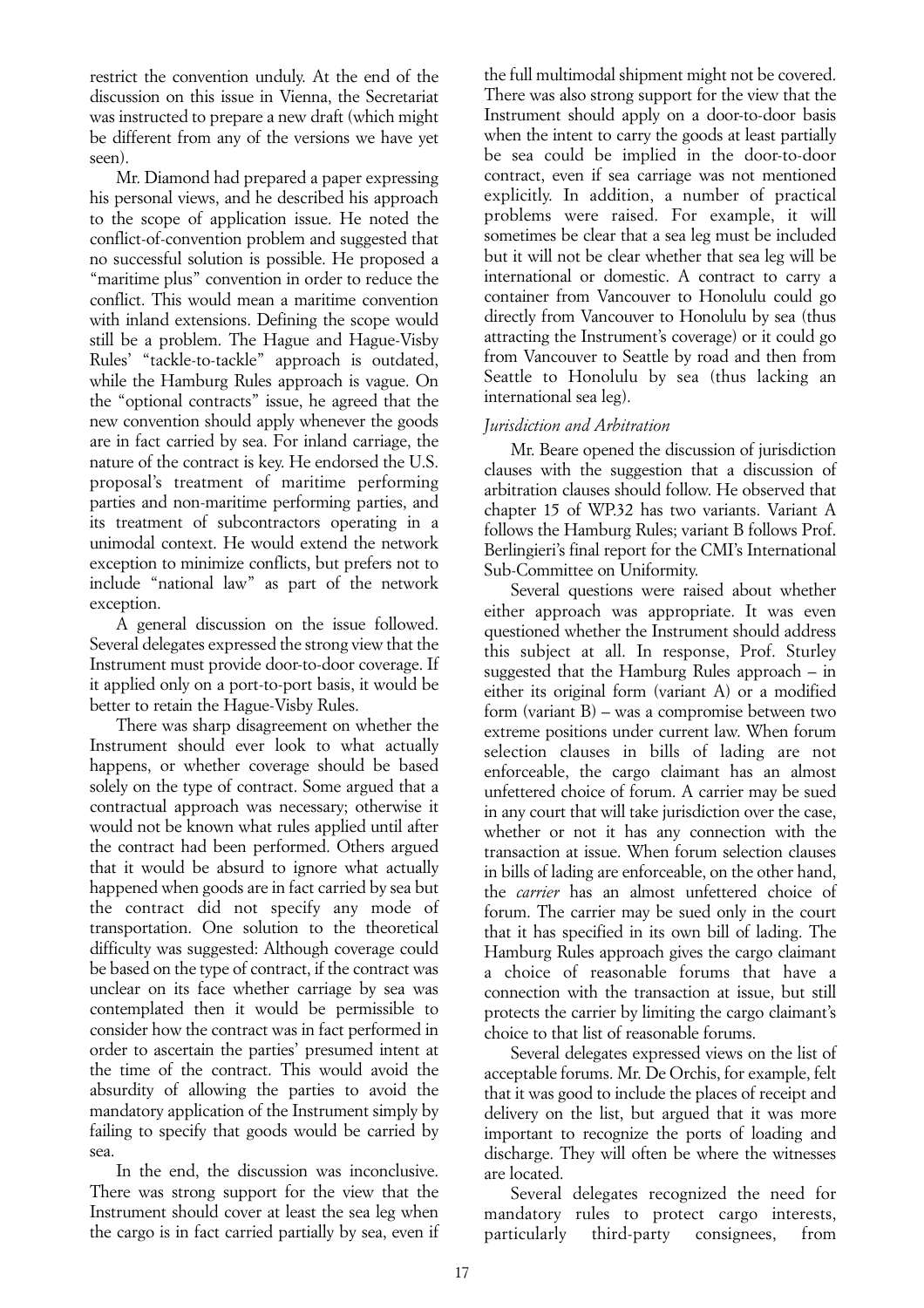unreasonable forum selection clauses in many cases, but argued that sophisticated parties with relatively equal bargaining power should have freedom of contract. These delegates generally supported the U.S. proposal on the treatment of forum selection clauses under OLSAs. Other delegates argued that third parties should always be protected by mandatory rules.

Several delegates raised important questions that need to be considered as the work progresses. For example, how should performing parties be treated? What if a stevedore damages the cargo in a port of transhipment, perhaps in a state that has not ratified the Instrument. Would the Instrument's terms apply in an action against that stevedore? Moreover, it was important to consider how this chapter would relate to the doctrine of *forum non conveniens*. Finally, several delegates recalled the aspect of the U.S. proposal that addressed declaratory judgment actions. Should the mandatory rules protect a carrier who seeks a declaration of non-liability (thus initiating an action as the "plaintiff")? Those delegates who addressed this subject agreed that the mandatory rules should protect cargo claimants, not "plaintiffs" more broadly.

There was much less support for including a Hamburg-like approach for arbitration clauses. Several delegates felt that an agreement to arbitrate in a particular jurisdiction involved an agreement for a particular type of arbitration. It did not imply consent to arbitrate in another forum – even one that was closely connected to the transaction at issue – that would have completely different rules, and thus a different type of arbitration. Some delegates observed that if arbitration clauses were not treated under a Hamburg-like approach in the new Instrument, then it would be necessary to give cargo claimants the option to avoid arbitration entirely. Otherwise, arbitration clauses could become a means of indirectly accomplishing the goals of impermissible forum selection clauses.

## *The Vancouver Conference*

Mr. Beare reminded delegates that the CMI's next conference would be in Vancouver, 30 May – 4 June, 2004, and that Issues of Transport Law may have two days on the agenda. He announced that Alfred Popp had agreed to chair our sessions in Vancouver. He invited delegates to express ideas for the topics that should be included on the Vancouver agenda.

Articles 14 & 15 were mentioned. Some thought that this subject might be too complicated to discuss in a large group. Others thought that it would be strange not to address these provisions, as UNCITRAL had allowed a full year for consultation on the subject. Article 13 might also be included in this discussion.

Another delegate suggested jurisdiction and arbitration. Some wondered if this would be fruitful in the absence of a new draft. Others thought that the CMI should provide an opportunity to address this subject because many European countries might be constrained not to participate as government representatives in a discussion at UNCITRAL.

Other subjects that were mentioned included transport documents, rights of suit, rights of transfer and control, delivery, and "any issue on which the draft differs from the Hague and Hague-Visby Rules."

## *Other Topics*

Mr. Beare invited delegates to raise whatever other issues they were particularly anxious to discuss.

During a short discussion of hazardous cargo and shippers' liability, Prof. van der Ziel explained that the shipper would be strictly liable under its obligation to furnish information. There would be fault-based liability (with a reversed burden of proof) for damage caused by shipper's cargo. He concluded that the practical effect would not be that different from the Hague-Visby Rules.

There was no agreement on how to define the word "dangerous" in this context. Some argued that even milk could be dangerous if the carrier spilled enough of it. Others felt that an open-ended definition would simply lead to expensive litigation. They argued that the special treatment for "dangerous cargo" should be limited to those cargoes that have specifically been identified as "dangerous cargo" by inclusion on a recognized list.

Some delegates objected to the treatment of shippers' misstatement under the final proposal in WP.34. They described the proposal as punitive, and argued that there must be a causation requirement to justify the harsh treatment.

Mr. Kragic suggested that the clause in article 15(4) making a performing party responsible for the acts and omissions of any person to whom it has delegated performance of the contract should be deleted because it was inconsistent with the narrowed definition of "performing party." He also argued that the word "negotiable" should be deleted in article 2(4).

## *Concluding Issues*

The International Sub-Committee decided that it would probably be unnecessary to meet again as an International Sub-Committee prior to the Vancouver conference.

In conclusion, Mr. Beare thanked Clyde & Co. for their hospitality and logistical support during the International Sub-Committee's deliberations.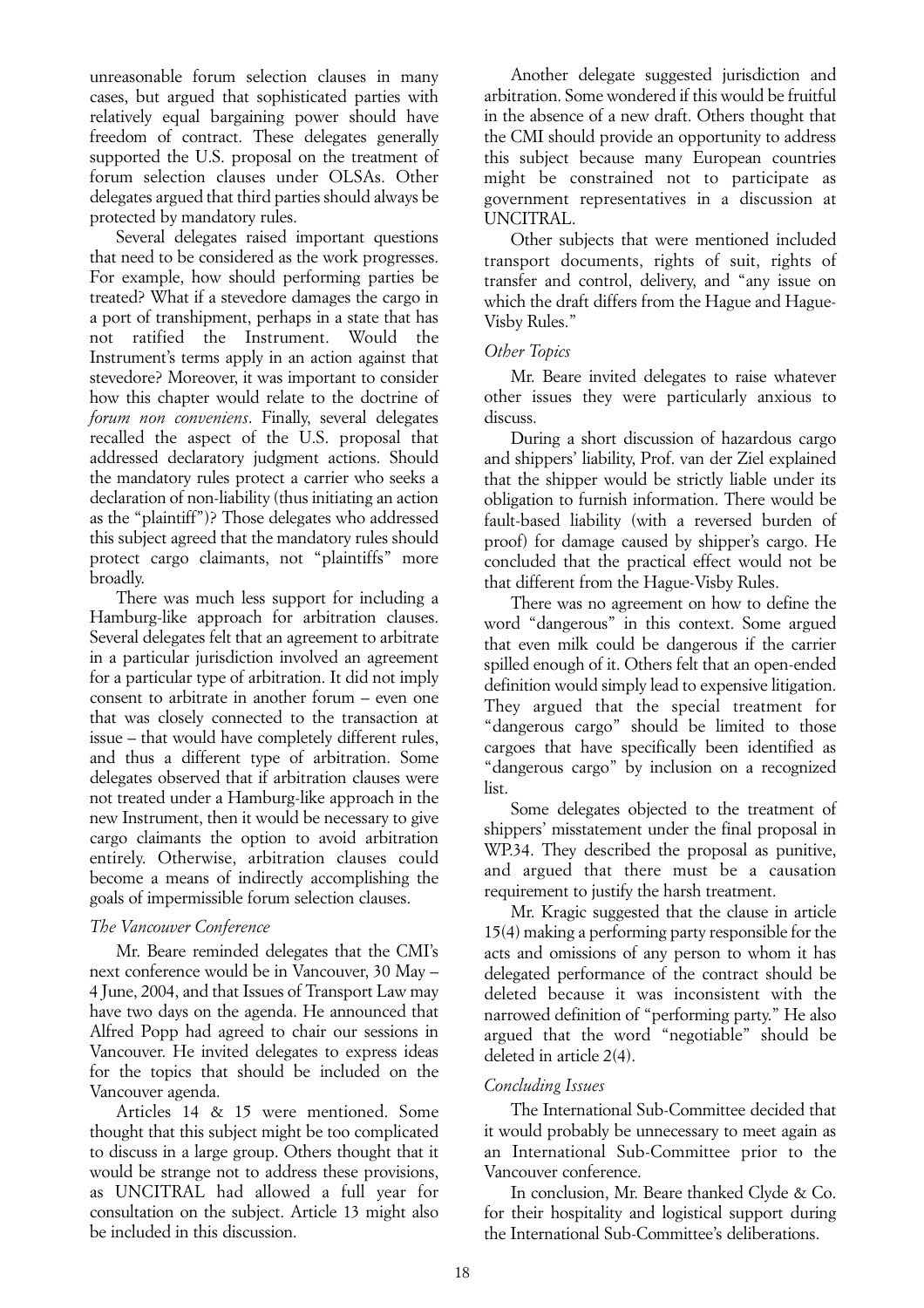# **ANNEX I**

# **Attendance List**

| S.N. BEARE                               | Chairman of the International Sub-Committee                                      | snb@richardsbutler.com                |
|------------------------------------------|----------------------------------------------------------------------------------|---------------------------------------|
| KARL-JOHAN GOMBRII                       | Norway;<br>Vice-Chairman of the International Sub-Committee kigombrii@nordisk.no |                                       |
| <b>MARKO PAVLIHA</b>                     | Slovenia; Secretary General of CMI                                               | marko.pavliha@fpp.edu                 |
| MICHAEL F. STURLEY                       | Rapporteur                                                                       | msturley@mail.law.utexas.edu          |
| <b>SARAH DERRINGTON</b>                  | Australia and New Zealand                                                        | s.derrington@law.uq.edu.au            |
| <b>JOHANNE GAUTHIER</b>                  | Canada                                                                           | j.gauthier@fct-cf.gc.ca               |
| <b>JOSÉ TOMÁS GUZMAN</b>                 | Chile                                                                            | josetomasguzman@entelchile.net        |
| HENRY H. LI                              | China                                                                            | szshenry@public.szptt.net.cn          |
| DIANA JEROLIMOV                          | Croatia                                                                          | petar.kragic@tankerska.hr             |
| PETAR KRAGIC                             | Croatia                                                                          | diana.jerolimov@tankerska.hr          |
| <b>UFFE LIND RASMUSSEN</b>               | Denmark                                                                          | ulr@shipowners.dk                     |
| JEAN-MICHEL MORINIERE France; IMMTA      |                                                                                  | jean-michel-moriniere@clydeco.fr      |
| FRANCESCO BERLINGIERI                    | Italy                                                                            | slb@dirmar.it                         |
| TOMOTAKA FUJITA                          | Japan                                                                            | tfujita@j.u-tokyo.ac.jp               |
| <b>GERTJAN VAN DER ZIEL</b>              | Netherlands                                                                      | vanderziel@frg.eur.nl                 |
| <b>LARS GORTON</b>                       | Sweden                                                                           | rylg@hhs.se                           |
| <b>ALEXANDER VON ZIEGLER Switzerland</b> |                                                                                  | alexander.vonziegler@swlegal.ch       |
| <b>ANTHONY DIAMOND</b>                   | United Kingdom                                                                   | clerksroom@essexcourtchambers.co.uk   |
| <b>ANN LANCASTER</b>                     | United Kingdom                                                                   |                                       |
| <b>AVANI PATEL</b>                       | United Kingdom                                                                   | avani.patel@dft.gsi.gov.uk            |
| <b>DAVID ROWE</b>                        | United Kingdom                                                                   |                                       |
| VINCENT M. DE ORCHIS                     | <b>United States</b>                                                             | vdeorchis@marinelex.com               |
| <b>GEORGE F. CHANDLER</b>                | <b>United States</b>                                                             | Gchandler@hillrivkins.com             |
| DONALD L. O'HARE                         | <b>United States</b>                                                             | DOHare@worldshipping.org              |
| <b>SØREN LARSEN</b>                      | <b>BIMCO</b>                                                                     | sl@bimco.dk                           |
| <b>LINDA HOWLETT</b>                     | International Chamber of Shipping                                                | linda.howlett@marisec.org             |
| <b>HUGH HURST</b>                        | International Group of P&I Clubs                                                 | Secretariat@internationalgroup.org.uk |
| <b>SARA BURGESS</b>                      | International Group of P&I Clubs                                                 | sara.burgess@gard.no                  |
| <b>RENAUD SORIEUL</b>                    | <b>UNCITRAL Secretariat</b>                                                      | renaud.sorieul@uncitral.org           |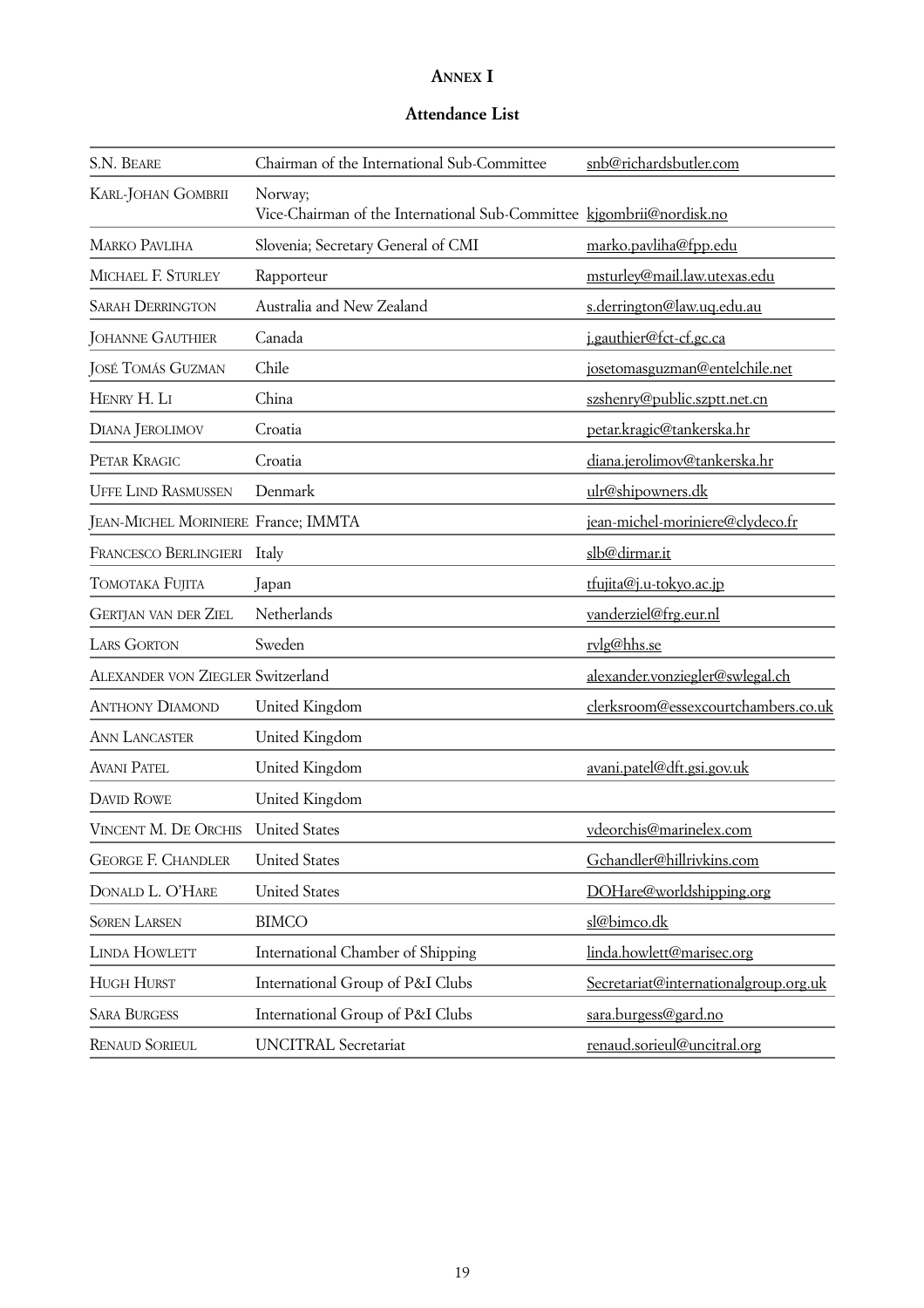## **NEWS FROM UNCITRAL**

#### **DRAFT INSTRUMENT ON THE CARRIAGE OF GOODS WHOLLY OR PARTLY BY SEA, TWELFTH SESSION OF THE WORKING GROUP**

<span id="page-19-0"></span>The twelfth session of the Working Group III on Transport Law was held in Vienna from 6 to 17 October.

A preliminary matter discussed was the title of the instrument. It was agreed that the current title – "Draft Instrument on the Carriage of Goods [wholly or partly] by Sea" – should be provisionally retained.

Following the suggestion of the Scandinavian countries, the Working Group decided to proceed with the discussions by grouping matters into core issues and agreed that a first group should include the definition of contract of carriage and the scope of application of the Instrument, the liability regime applicable to the carrier and that applicable to maritime performing parties.

## *Definition of contract of carriage and scope of application.*

It was decided to consider jointly draft articles 1(a) and 2(1).

The most relevant aspect of the discussion consisted in the so-called "maritime-plus" aspect of the draft instrument that was already implied in the requirement that the carriage should include a sea leg. It was further suggested that the internationality aspect be related to the sea leg.

A new draft of the definition of contract of carriage was prepared, on the request of the Working Group, by a small drafting group and, after discussion, amended as follows:

*(a)[(i)] Contract of carriage means a contract under which a carrier against payment of freight undertakes to carry goods by sea from a place [port] in one state to a place [port] in another state; such contract may also include an undertaking by such carrier to carry the goods by other modes prior to or after the carriage by sea.*

*[(ii) A contract that contains an option to carry the goods by sea shall be deemed to be a contract of carriage under paragraph (i), provided that the goods are actually carried by sea.]"*

After discussion, it was decided to keep subparagraph (i) in article 1(a) and to relocate subparagraph (ii) always in square brackets, outside the definition. The Secretariat was then requested to prepare a revised draft in which the various views should be reflected.

Article 2(1), of which there appeared three variants in WP.32, was redrafted by the small drafting group on the basis of Variant A, which had received greater support, but with the exclusion of the place where the contract is made as one of the connecting factors.

The Working Group then agreed by a considerable majority to include within the scope of the Instrument only maritime performing parties. This entailed the need for new definitions of both maritime and non-maritime performing parties. As regards the first of such definitions it was accepted that a geographical approach should be adopted and the following definition was proposed by one delegation:

*"(f) 'Maritime performing party' means a performing party who performs any of the carrier's responsibilities during the period between the arrival of the goods at the port of loading [or, in case of trans-shipment, at the first port of loading] and their departure from the port of discharge [or final port of discharge as the case may be]. The performing parties that perform any of the carrier's responsibilities in land during the period between the departure of the goods from a port and their arrival at another port of loading shall be deemed not to be maritime performing parties."*

That delegation drew the attention of the Working Group to the fact that the situation where an inland transportation takes place between two sea legs should also be covered. The definition of performing party in general should be maintained because the carrier is responsible for the acts and omissions of any performing party, whether maritime or not.

Still in respect of the scope of application, in connection with the traditional exclusion of charter parties contained in article 2(3), where the exclusion is tentatively extended to "contracts of affreightment, volume contracts or similar agreements", and with the U.S. proposal that ocean liner service agreements should be covered, but on a non-mandatory basis, the general problem of freedom of contract was discussed. The discussion is thus summarised in the Report of the Secretariat (document A/CN.9/544, § 77):

77. There was broad agreement in the Working Group that certain types of contracts either should not be covered by the draft instrument at all, or should be covered on a non-mandatory, default basis. Such contracts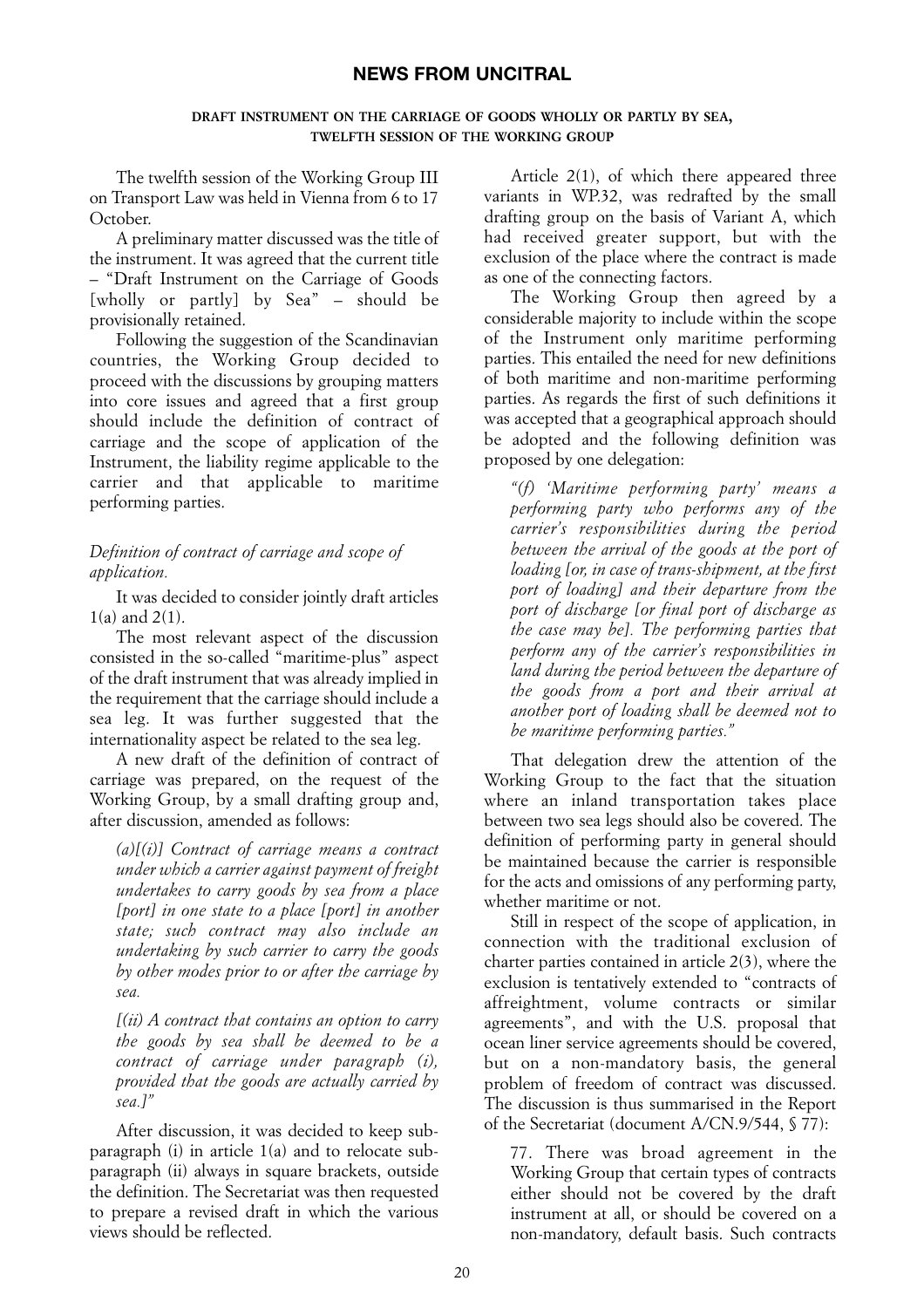would include those that, in practice, were the subject of extensive negotiation between shippers and carriers, as opposed to transport contracts that did not require (or where commercial practices did not allow for) the same level of variation to meet individual situations. The latter generally took the form of contracts of adhesion, in the context of which parties might need the protection of mandatory law.

At the end of the debate the proposal was made by the Italian delegation to hold a round table on the subject of freedom of contract. The round table will take place in London on 20 February 2004, in the offices of Ince & Co., 11 Byward Street, London EC3R 5EN. The letter of invitation and the attached preliminary list of issues for consideration at the round table are annexed hereto.

*Liability regime applicable to the carrier and to the maritime performing parties.*

#### *Obligations of the carrier (Art. 13)*

The issue of whether the obligation of the carrier to exercise due diligence to make the ship seaworthy, to properly man, equip and supply the ship and to make the holds fit and safe for the reception, carriage and preservation of the goods should be a continuing obligation was again discussed and the Working Group agreed that it should.

#### *Liability of the carrier*

Strong support was expressed for the view that the nature of the liability in draft article 14 should be based on presumed fault. The Working Group was also in agreement with the approach that the carrier should be responsible for unexplained losses occurring during its period of responsibility.

With respect to the three variants of article 14 appearing in WP.32, after strong support had been expressed for variant A, the Working Group requested a drafting group to prepare a redraft of that article. Two redrafts were prepared.<sup>1</sup>

The discussions of the Working Group on such redrafts is summarized as follows in the Report of the Secretariat (§ 103):

103. There was general agreement in the Working Group that, like the first redraft of

*"2. [The carrier is not liable under paragraph 1 if [and to the extent] it proves that the loss, damage, or delay was caused by] [It is presumed that neither the carrier's fault nor that of any person mentioned in article [15(3)] has caused the loss, damage, or delay, if [and to the extent] the carrier proves that the loss, damage, or delay was caused by] one of the following events:*

*"... [Insert all the remaining items to be included on the lists here .]*

*"(i) The fault of the carrier or a person mentioned in article [15(3)] caused [or contributed to] the event on which the carrier relies under this subparagraph; or*

*"(ii) Any event other than those listed in this subparagraph contributed to the loss, damage or delay.*

*"3. To the extent that the [shipper] proves [that there was] [that the loss, damage, or delay was caused by],*

*"(i) The unseaworthiness of the ship;*

*"then the carrier is liable under paragraph 1 unless it proves that,*

The second of such redrafts is quoted below.

*<sup>&</sup>quot;1. The carrier shall be liable for loss resulting from loss of or damage to the goods, as well as from delay in delivery, if the [shipper] proves that* 

*<sup>&</sup>quot;(a) The loss, damage, or delay; or* 

*<sup>&</sup>quot;(b) The occurrence that caused [or contributed to] the loss, damage, or delay "took place during the period of the carrier's responsibility as defined in chapter 3, unless [and to the extent] the carrier proves that neither its fault nor the fault of any person mentioned in article [15(3)] caused [or contributed to] the loss, damage, or delay.*

*<sup>&</sup>quot;(a) [Fire]; or* 

*<sup>&</sup>quot;(b) …; or*

*<sup>&</sup>quot;unless [and to the extent] the [shipper] proves that* 

*<sup>&</sup>quot;(ii) The improper manning, equipping, and supplying of the ship; or*

*<sup>&</sup>quot;(iii) The fact that the holds or other parts of the ship in which the goods are carried (including containers, when supplied by the carrier, in or upon which the goods are carried) were not fit and safe for the reception, carriage, and preservation of the goods,*

*<sup>&</sup>quot;(a) It complied with its obligation to exercise due diligence as required under article 13(1). [; or*

*<sup>&</sup>quot;(b) The loss, damage or delay was not caused by any of the facts mentioned in (i), (ii) and (iii) above.]*

*<sup>&</sup>quot;[4.In case of concurring causes that each have caused part of the loss, damage or delay, then the court shall determine the amount for which the carrier is liable in proportion to the extent to which the cause attributable to its fault has contributed to the loss, damage or delay.] [The court may only apportion liability on an equal basis if it is unable to determine the actual apportionment or if it determines that the actual apportionment is on an equal basis.]"*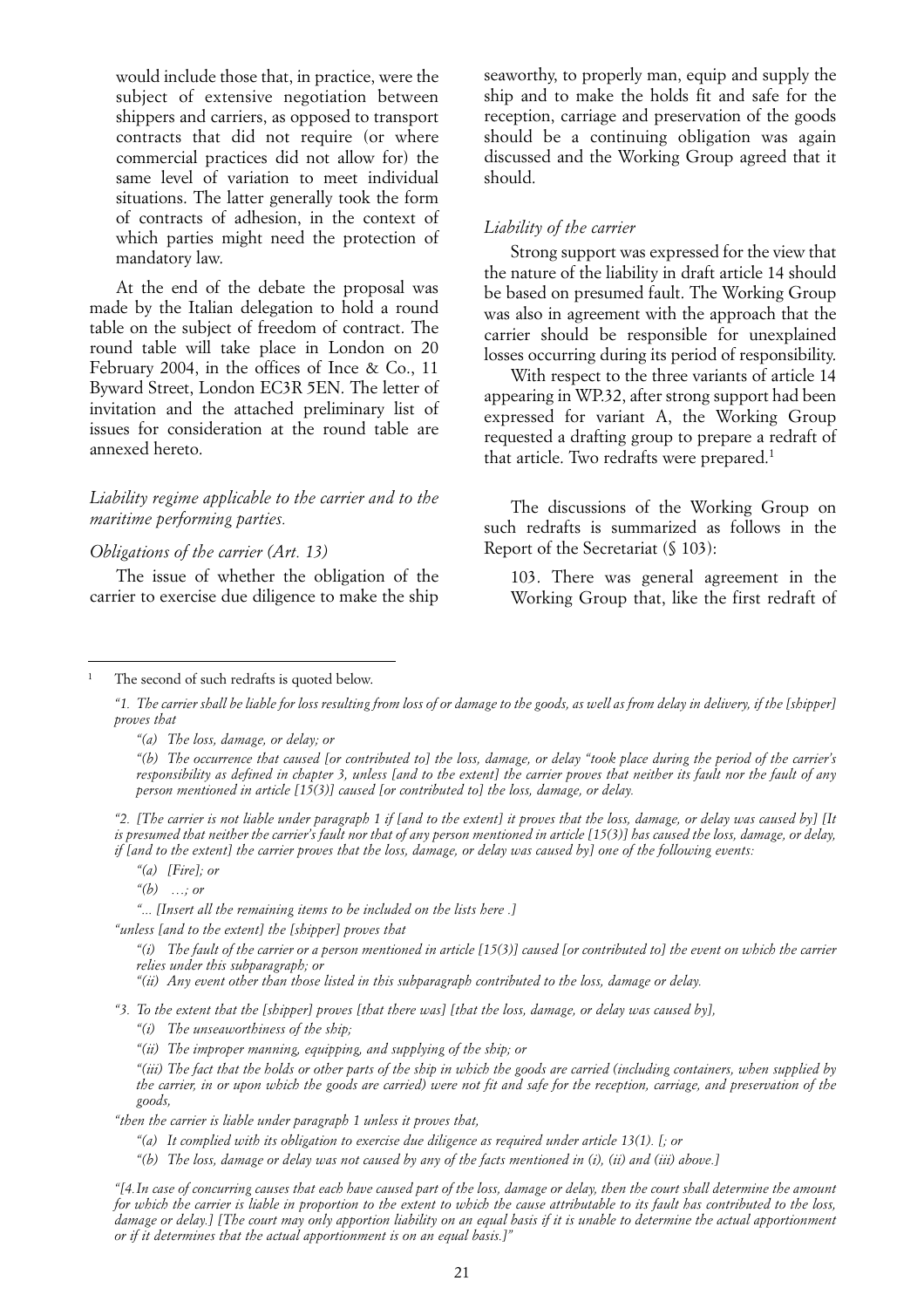article 14, no firm decision could be made with respect to this second redraft before further consideration and consultations had taken place. However, a widely-shared view was that this second redraft represented an improvement on previous drafts, and that it would be appropriate for the Working Group to use it as a basis for future work on article 14. One drafting observation made with respect to the redrafted article as a whole was that the phrase "shall be liable" and "is liable" were both used, and that consistency should be sought in this regard.

The discussion then focused on the question whether the excepted perils should constitute exonerations or presumptions of absence of liability, and terminated when one delegation made a compromise proposal (the third proposal) which was well received. After various drafting improvements, the wording of paragraph 2 of such third redraft was as follows:

*2. [Without prejudice to paragraph 3] If [and to the extent] the carrier, alternatively to proving the absence of fault as provided in paragraph 1 proves that the loss, damage or delay was caused by one of the following events:*

*(i) ……………………………..*

*then the carrier shall be liable for such loss, damage or delay if [and to the extent] the claimant proves that:*

*(i) the fault of the carrier or of a person mentioned in article 14bis caused or contributed to the event on which the carrier relies under this paragraph; or* 

*(ii) an event other than those listed in this paragraph on which the carrier relies contributed to the loss, damage or delay; in this case liability is to be assessed in accordance with paragraph 1.*

The conclusion of the discussion is thus summarized in the Report of the Secretariat:

110. As with the previous drafts of article 14, there was general agreement in the Working Group that, while no firm decision could be made before further consideration and consultations had taken place, the third

proposal represented a strong basis for bridging the gap between the preferred approaches to take with respect to the list of "excepted perils". Unanimous support was expressed that the third redraft (in respect of paragraphs 2 and 4) and the second redraft (in respect of the remainder of draft article 14) should form the basis for future work on article 14(2), subject to those drafting suggestions indicated below.

As regards paragraph 3 of the second redraft, at the end of the discussion it was decided to provisionally leave the text unaltered, with such two alternatives: one according to which the provisions of the sub-paragraph were triggered by the simple proof by the claimant that the vessel was unseaworthy, the other according to which the claimant has the burden of proving that the unseaworthiness had caused the loss or damage. Finally, the text of the third redraft of paragraph 4, covering the case of loss or damage due to concurring causes, was the following (the last sentence in italics was added subsequently):

*4. In case the fault of the carrier or of a person mentioned in article 14bis has contributed to the loss, damage or delay together with concurring causes for which the carrier is not liable, the amount for which the carrier is liable, without prejudice to its right to limit liability as provided by article 18, shall be determined [by the court] in proportion to the extent to which the loss, damage or delay is attributable to its fault. The court may only apportion liability on an equal basis if it is unable to determine the actual apportionment or if it determines that the actual apportionment is on an equal basis.*

## *Responsibility of the maritime performing parties*

It was agreed that paragraph 3, relating to the responsibility of the carrier for the acts and omissions of any performing party, whether maritime or not, should be moved to a separate article, provisionally numbered 14bis.

It was also suggested that paragraph 4, regulating the responsibility of maritime performing parties for the acts or omissions of their employees, subcontractors and agents, should mirror the present paragraph 3.

FRANCESCO BERLINGIERI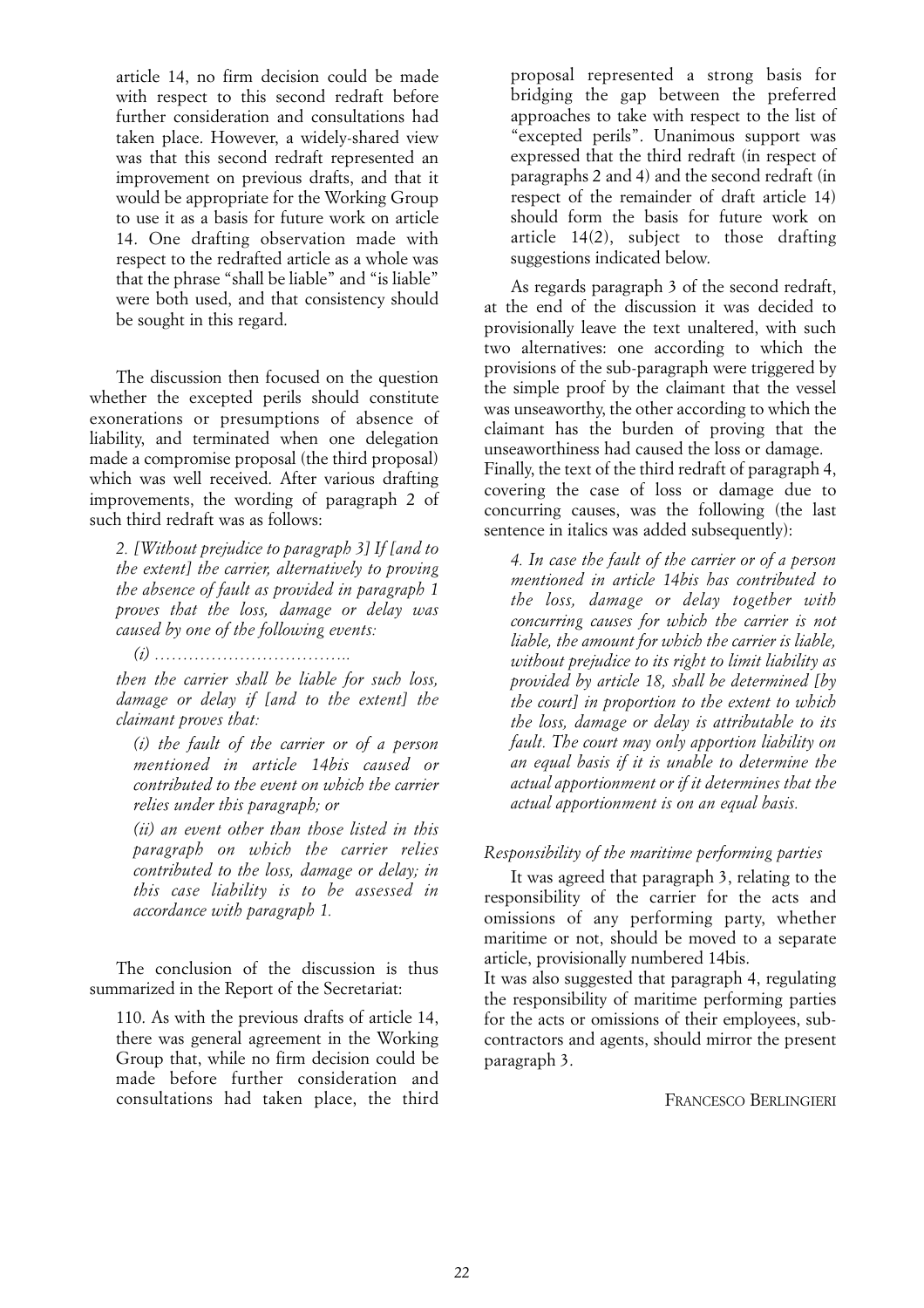Dear Sir,

#### **Round Table on Freedom of Contract - London, 20 February 2004**

During the last session of the UNCITRAL Working Group on Transport Law held in Vienna from 6 to 17 October 2003, the delegation of Italy suggested that a seminar/round table should be held with a view to thoroughly considering the problem of freedom of contract in relation to the preparation of a draft instrument on the carriage of goods wholly or partly by sea. In particular, it was suggested that the issue of freedom of contract should be examined in connection with the problem of excluding from the scope of application of the Instrument charter parties and other contracts, such as contracts of affreightment, tonnage agreements and similar agreements. In addition, it was proposed that there should be consideration of the inclusion within the scope of the Instrument of ocean liner service agreements, in respect of which, however, the Instrument should not be mandatory.

In view of such suggestions having been very favourably received by the Working Group, I deemed it convenient, after some preliminary consultation, to take the initiative of organizing the aforesaid Round Table. Such initiative has received the full support of the Italian Ministry of Foreign Affairs.

The Comité Maritime International kindly offered its assistance and obtained the availability of the Seminar Room of the law firm Ince & Co. in London on 20 February 2004.

The round table will therefore take place in London, on 20<sup>th</sup> February 2004, in the Seminar Room of Ince & Co. at Knollys House, 11 Byward Street, London EC3R 5EN. The meeting will start at 10.00 A.M. and will continue until about 05.00 P.M. on that day.

While this Round Table is being held with the support and encouragement of UNCITRAL and with a view to furthering the work of the Working Group on transport law, it is of an informal nature. As such, the Round Table will be conducted in English only, without interpretation, and any documents will be available only in their original language. Further, there will be no official UNCITRAL report prepared of the proceedings.

All delegates and observers who were present at the various sessions of the Working Group are cordially invited to participate in the Round Table and to contribute to the study of the problem of freedom of contract. It is hoped that the exchange of views that will take place may facilitate reaching a consensus on that problem during the forthcoming New York session of the UNCITRAL Working Group from 3 to 14 May 2004.

A tentative list of issues that may be considered at the meeting in London is annexed hereto.

I shall greatly appreciate if all those who wish to attend the Round Table would kindly inform me, possibly by 15 January 2004, at the following address:

> Francesco Berlingieri 10, Via Roma 16121 Genoa, Italy Fax no.: +39 010 594805 E-mail: slb@dirmar.it

Kind regards, FRANCESCO BERLINGIERI